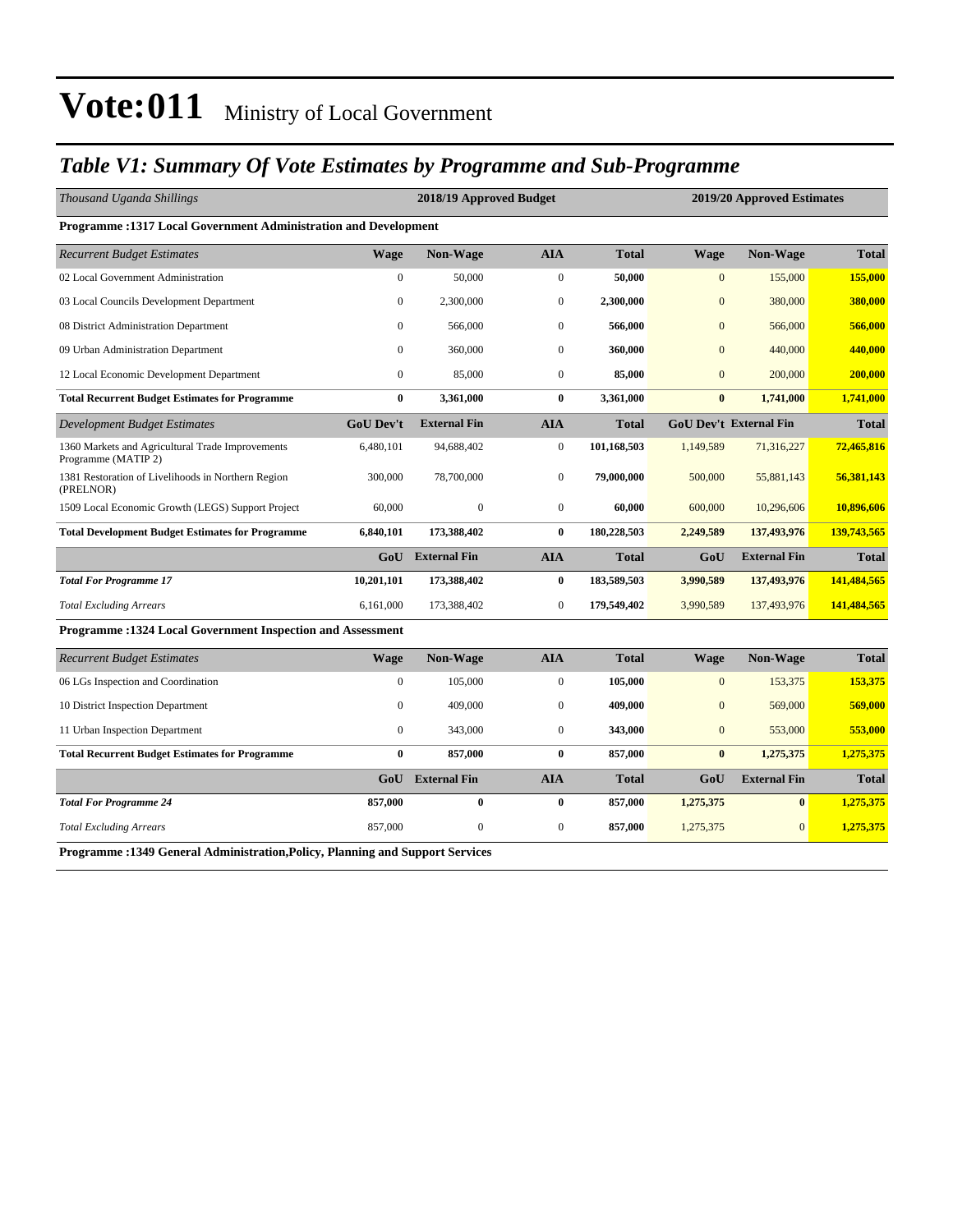| <b>Recurrent Budget Estimates</b>                       | <b>Wage</b>      | <b>Non-Wage</b>     | <b>AIA</b>       | <b>Total</b> | Wage         | <b>Non-Wage</b>               | <b>Total</b> |
|---------------------------------------------------------|------------------|---------------------|------------------|--------------|--------------|-------------------------------|--------------|
| 01 Finance and Administration                           | $\mathbf{0}$     | 4,297,690           | $\mathbf{0}$     | 4,297,690    | $\mathbf{0}$ | 4,720,187                     | 4,720,187    |
| 04 Policy & Planning Department                         | $\mathbf{0}$     | 544,633             | $\boldsymbol{0}$ | 544,633      | $\mathbf{0}$ | 680,000                       | 680,000      |
| 05 Internal Audit unit                                  | $\mathbf{0}$     | 74,000              | $\mathbf{0}$     | 74,000       | $\mathbf{0}$ | 204,000                       | 204,000      |
| 13 Human Resource Department                            | 8,568,703        | 4,538,312           | $\mathbf{0}$     | 13,107,015   | 8,568,703    | 5,307,468                     | 13,876,171   |
| <b>Total Recurrent Budget Estimates for Programme</b>   | 8,568,703        | 9,454,635           | $\bf{0}$         | 18,023,338   | 8,568,703    | 10,911,656                    | 19,480,358   |
| Development Budget Estimates                            | <b>GoU Dev't</b> | <b>External Fin</b> | <b>AIA</b>       | <b>Total</b> |              | <b>GoU Dev't External Fin</b> | <b>Total</b> |
| 1307 Support to Ministry of Local Government            | 13,622,589       | $\mathbf{0}$        | $\mathbf{0}$     | 13,622,589   | 16,699,100   | $\overline{0}$                | 16,699,100   |
| <b>Total Development Budget Estimates for Programme</b> | 13,622,589       | $\bf{0}$            | $\bf{0}$         | 13,622,589   | 16,699,100   | $\bf{0}$                      | 16,699,100   |
|                                                         | GoU              | <b>External Fin</b> | <b>AIA</b>       | <b>Total</b> | GoU          | <b>External Fin</b>           | <b>Total</b> |
| <b>Total For Programme 49</b>                           | 31,645,927       | $\bf{0}$            | $\bf{0}$         | 31,645,927   | 36,179,458   | $\mathbf{0}$                  | 36,179,458   |
| <b>Total Excluding Arrears</b>                          | 31,083,136       | $\mathbf{0}$        | $\mathbf{0}$     | 31,083,136   | 35,672,255   | $\overline{0}$                | 35,672,255   |
| <b>Total Vote 011</b>                                   | 42,704,028       | 173,388,402         | $\bf{0}$         | 216,092,430  | 41,445,422   | 137,493,976                   | 178,939,397  |
| <b>Total Excluding Arrears</b>                          | 38,101,136       | 173,388,402         | $\mathbf{0}$     | 211,489,538  | 40,938,218   | 137,493,976                   | 178,432,194  |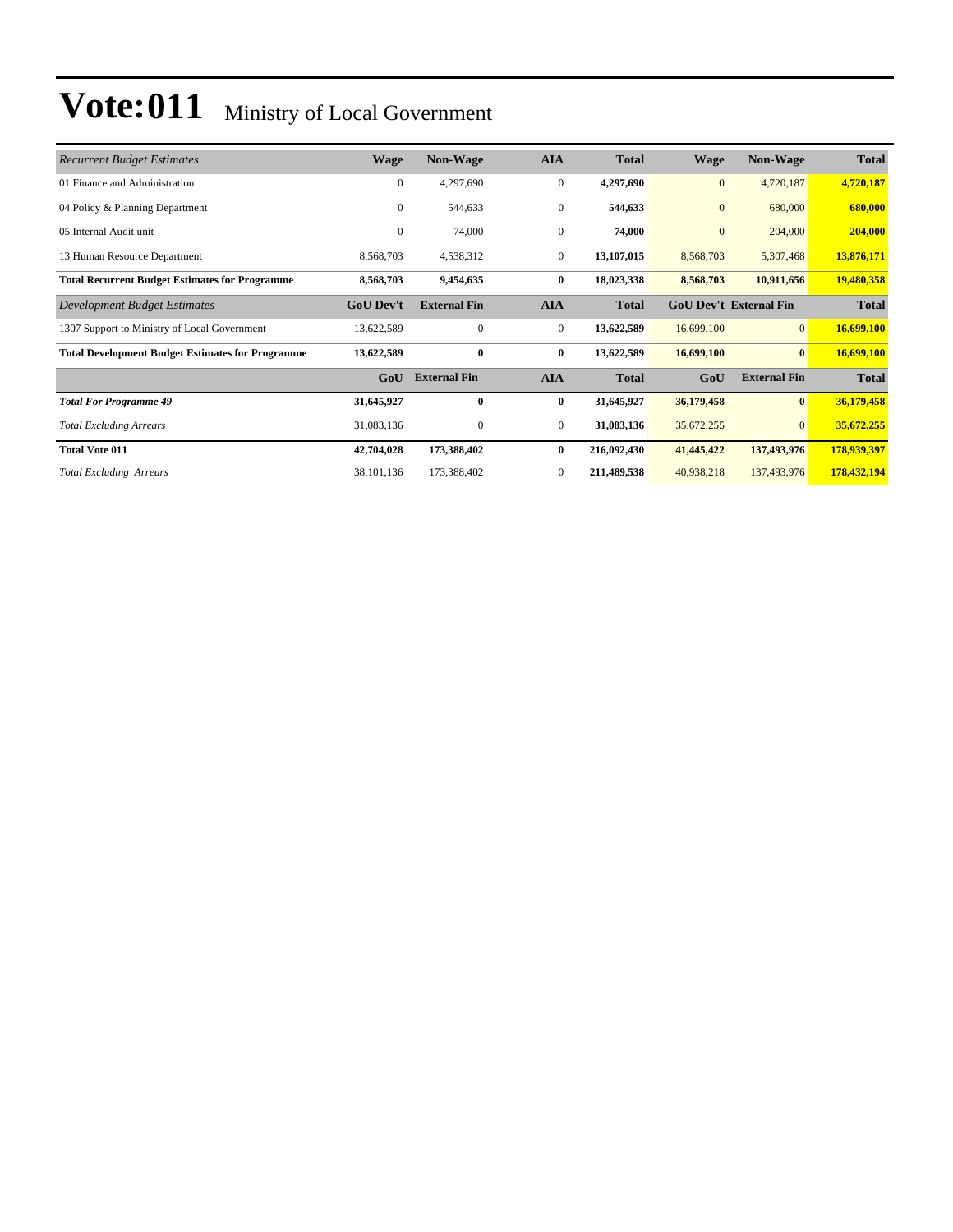#### *Table V2: Summary Vote Estimates by Item*

| Thousand Uganda Shillings                                   |                  | 2018/19 Approved Budget |          |                  | 2019/20Approved Estimates |                     |                         |
|-------------------------------------------------------------|------------------|-------------------------|----------|------------------|---------------------------|---------------------|-------------------------|
|                                                             | GoU              | <b>External Fin</b>     | AIA      | <b>Total</b>     | GoU                       | <b>External Fin</b> | <b>Total</b>            |
| <b>Employees, Goods and Services (Outputs Provided)</b>     | 24,398,547       | 31,308,963              | $\bf{0}$ | 55,707,511       | 25,796,118                | 31,400,382          | 57,196,500              |
| 211101 General Staff Salaries                               | 8,568,703        | $\bf{0}$                | $\bf{0}$ | 8,568,703        | 8,568,703                 | $\bf{0}$            | 8,568,703               |
| 211102 Contract Staff Salaries                              | $\bf{0}$         | 4,666,504               | $\bf{0}$ | 4,666,504        | 80,000                    | 6,469,460           | 6,549,460               |
| 211103 Allowances (Inc. Casuals, Temporary)                 | 729,650          | 1,163,600               | $\bf{0}$ | 1,893,250        | 999,350                   | $\bf{0}$            | 999,350                 |
| 212101 Social Security Contributions                        | 280,800          | 330,400                 | $\bf{0}$ | 611,200          | 177,600                   | 88,800              | 266,400                 |
| 212102 Pension for General Civil Service                    | 2,650,820        | $\bf{0}$                | $\bf{0}$ | 2,650,820        | 3,049,996                 | $\bf{0}$            | 3.049.996               |
| 213001 Medical expenses (To employees)                      | 37,200           | 131,100                 | $\bf{0}$ | 168,300          | 89,475                    | $\bf{0}$            | 89,475                  |
| 213002 Incapacity, death benefits and funeral expenses      | 80,500           | 39,100                  | $\bf{0}$ | 119,600          | 75,960                    | $\bf{0}$            | 75,960                  |
| 213004 Gratuity Expenses                                    | 1,521,492        | 42,624                  | $\bf{0}$ | 1,564,116        | 1,521,492                 | $\bf{0}$            | 1,521,492               |
| 221001 Advertising and Public Relations                     | 180,500          | 692,368                 | $\bf{0}$ | 872,868          | 180,000                   | 60,000              | 240,000                 |
| 221002 Workshops and Seminars                               | 2,516,000        | 3,040,000               | $\bf{0}$ | 5,556,000        | 880,150                   | 1,080,000           | 1,960,150               |
| 221003 Staff Training                                       | 610,000          | 430,000                 | $\bf{0}$ | 1,040,000        | 893,000                   | 450,000             | 1,343,000               |
| 221004 Recruitment Expenses                                 | 0                | 0                       | $\bf{0}$ | $\boldsymbol{0}$ | 2,500                     | $\bf{0}$            | 2,500                   |
| 221006 Commissions and related charges                      | 0                | 100,000                 | $\bf{0}$ | 100,000          | $\bf{0}$                  | $\bf{0}$            | $\overline{\mathbf{0}}$ |
| 221007 Books, Periodicals & Newspapers                      | 6,000            | 502,000                 | $\bf{0}$ | 508,000          | 42,100                    | 2,000               | 44,100                  |
| 221008 Computer supplies and Information Technology<br>(TT) | 55,135           | 90,000                  | $\bf{0}$ | 145,135          | 106,000                   | 72,811              | 178,811                 |
| 221009 Welfare and Entertainment                            | 114,200          | 87,600                  | $\bf{0}$ | 201,800          | 212,900                   | $\bf{0}$            | 212,900                 |
| 221011 Printing, Stationery, Photocopying and Binding       | 342,097          | 155,000                 | $\bf{0}$ | 497,097          | 924,250                   | 208,485             | 1,132,735               |
| 221012 Small Office Equipment                               | 33,300           | 145,000                 | $\bf{0}$ | 178,300          | 150,000                   | $\bf{0}$            | 150,000                 |
| 221014 Bank Charges and other Bank related costs            | 0                | 10,000                  | 0        | 10,000           | $\bf{0}$                  | 6,000               | 6,000                   |
| 221016 IFMS Recurrent costs                                 | 25,000           | 75,000                  | $\bf{0}$ | 100,000          | 134,000                   | $\bf{0}$            | 134,000                 |
| 221017 Subscriptions                                        | 60,000           | 90,000                  | $\bf{0}$ | 150,000          | 66,000                    | 80,000              | 146,000                 |
| 221020 IPPS Recurrent Costs                                 | 25,000           | 5,000                   | $\bf{0}$ | 30,000           | 25,000                    | $\bf{0}$            | 25,000                  |
| 222001 Telecommunications                                   | 45,000           | 150,000                 | $\bf{0}$ | 195,000          | 42,000                    | 7,000               | 49,000                  |
| 222002 Postage and Courier                                  | 17,000           | 10,000                  | 0        | 27,000           | 10,000                    | $\bf{0}$            | 10,000                  |
| 222003 Information and communications technology<br>(ICT)   | $\boldsymbol{0}$ | 3,000,000               | $\bf{0}$ | 3,000,000        | $\bf{0}$                  | 4,000,000           | 4,000,000               |
| 223003 Rent – (Produced Assets) to private entities         | 2,000,000        | 0                       | $\bf{0}$ | 2,000,000        | 2,000,000                 | $\bf{0}$            | 2,000,000               |
| 223004 Guard and Security services                          | 120,000          | $\bf{0}$                | $\bf{0}$ | 120,000          | 130,000                   | $\bf{0}$            | 130,000                 |
| 223005 Electricity                                          | 150,000          | 150,000                 | $\bf{0}$ | 300,000          | 103,000                   | 200,000             | 303,000                 |
| 223006 Water                                                | 0                | 20,000                  | $\bf{0}$ | 20,000           | $\bf{0}$                  | $\mathbf{0}$        | $\bf{0}$                |
| 223007 Other Utilities- (fuel, gas, firewood, charcoal)     | 0                | 50,000                  | $\bf{0}$ | 50,000           | $\bf{0}$                  | $\bf{0}$            | $\overline{\mathbf{0}}$ |
| 224004 Cleaning and Sanitation                              | 60,000           | 10,000                  | $\bf{0}$ | 70,000           | 83,789                    | $\bf{0}$            | 83,789                  |
| 224005 Uniforms, Beddings and Protective Gear               | 0                | 45,000                  | 0        | 45,000           | $\boldsymbol{0}$          | $\bf{0}$            | $\bf{0}$                |
| 224006 Agricultural Supplies                                | 0                | 7,000,000               | $\bf{0}$ | 7,000,000        | $\bf{0}$                  | 6,000,000           | 6,000,000               |
| 225001 Consultancy Services- Short term                     | 634,000          | 2,328,667               | $\bf{0}$ | 2,962,667        | 246,840                   | 4,107,575           | 4,354,415               |
| 225002 Consultancy Services-Long-term                       | 500,000          | 3,500,000               | $\bf{0}$ | 4,000,000        | $\bf{0}$                  | 4,278,250           | 4,278,250               |
| 226001 Insurances                                           | 0                | $\bf{0}$                | $\bf{0}$ | $\boldsymbol{0}$ | 3,000                     | $\bf{0}$            | 3,000                   |
| 227001 Travel inland                                        | 2,082,280        | 1,080,000               | $\bf{0}$ | 3,162,280        | 2,886,160                 | 750,000             | 3,636,160               |
| 227002 Travel abroad                                        | 269,410          | 840,000                 | $\bf{0}$ | 1,109,410        | 305,318                   | 600,000             | 905,318                 |
| 227004 Fuel, Lubricants and Oils                            | 363,791          | 960,000                 | $\bf{0}$ | 1,323,791        | 748,502                   | 2,640,000           | 3,388,502               |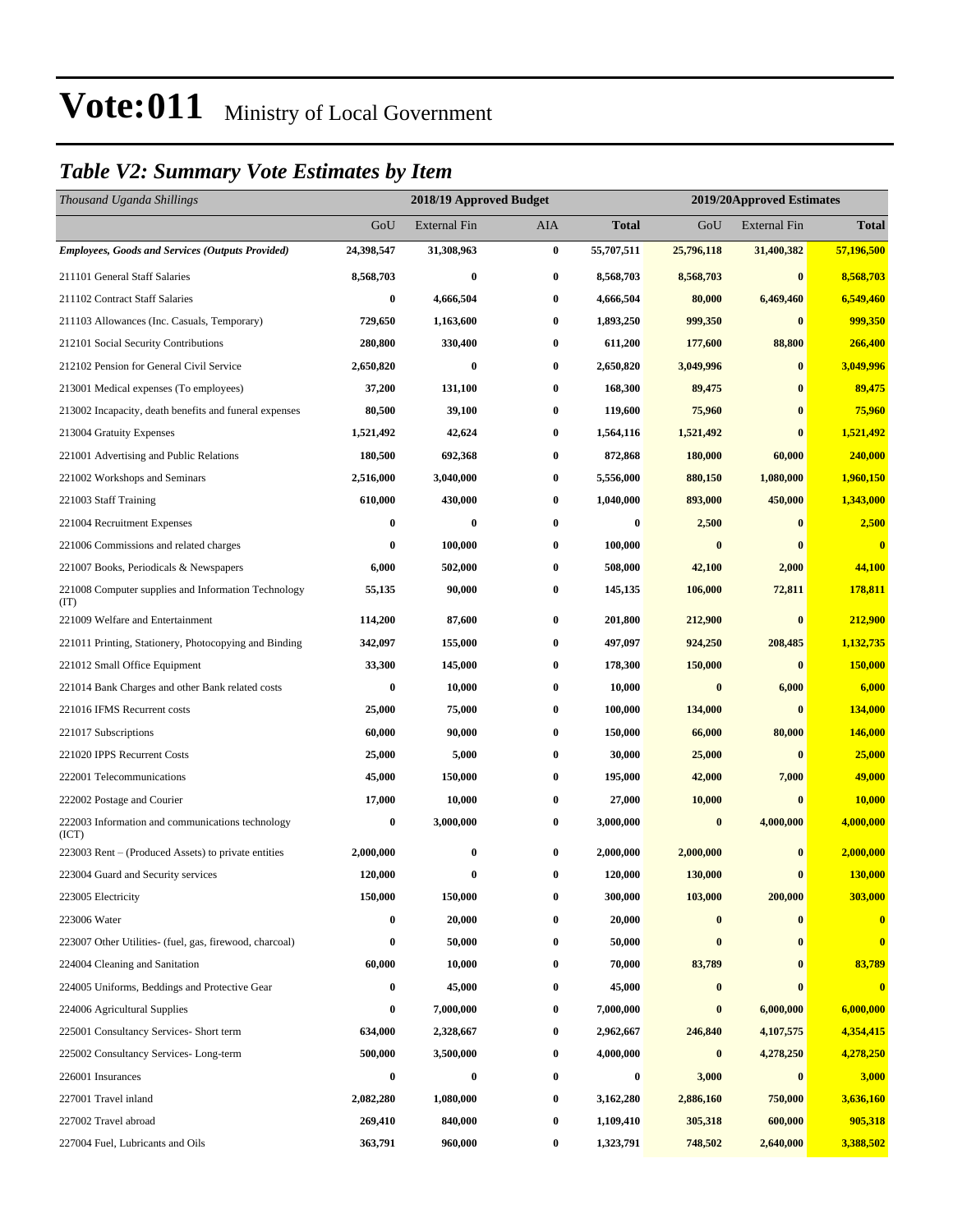| 228002 Maintenance - Vehicles                                  | 261,670    | 370,000     | $\bf{0}$       | 631,670     | 630,062    | 300,000      | 930,062     |
|----------------------------------------------------------------|------------|-------------|----------------|-------------|------------|--------------|-------------|
| 228003 Maintenance - Machinery, Equipment &<br>Furniture       | 47,000     | $\bf{0}$    | $\bf{0}$       | 47,000      | 414,972    | $\bf{0}$     | 414,972     |
| 228004 Maintenance – Other                                     | 12,000     | $\bf{0}$    | $\bf{0}$       | 12,000      | 14,000     | $\bf{0}$     | 14,000      |
| <b>Grants, Transfers and Subsides (Outputs Funded)</b>         | 50,000     | $\bf{0}$    | $\mathbf{0}$   | 50,000      | 50,000     | $\mathbf{0}$ | 50,000      |
| 291001 Transfers to Government Institutions                    | 50,000     | $\bf{0}$    | $\bf{0}$       | 50,000      | 25,000     | $\mathbf{0}$ | 25,000      |
| 321435 Start-up costs                                          | $\bf{0}$   | $\bf{0}$    | $\bf{0}$       | $\bf{0}$    | 25,000     | $\mathbf{0}$ | 25,000      |
| <b>Investment</b> (Capital Purchases)                          | 13,652,589 | 142,079,439 | $\bf{0}$       | 155,732,028 | 15,092,100 | 106,093,594  | 121,185,694 |
| 281504 Monitoring, Supervision & Appraisal of capital<br>works | 162,000    | $\bf{0}$    | $\bf{0}$       | 162,000     | 650,000    | $\mathbf{0}$ | 650,000     |
| 312101 Non-Residential Buildings                               | 6,195,360  | 90,144,000  | $\bf{0}$       | 96,339,360  | 12,502,100 | 59,626,000   | 72,128,100  |
| 312103 Roads and Bridges.                                      | 700,000    | 48,656,406  | $\bf{0}$       | 49,356,406  | 300,000    | 31,808,643   | 32,108,643  |
| 312104 Other Structures                                        | 565,229    | 10,402      | $\bf{0}$       | 575,631     | 1,220,000  | 1,994,615    | 3,214,615   |
| 312201 Transport Equipment                                     | 4,560,000  | 363,440     | 0              | 4,923,440   | $\bf{0}$   | 1,929,200    | 1,929,200   |
| 312202 Machinery and Equipment                                 | 340,000    | 2,905,191   | 0              | 3,245,191   | $\bf{0}$   | 10,168,636   | 10,168,636  |
| 312203 Furniture & Fixtures                                    | 650,000    | $\bf{0}$    | 0              | 650,000     | 200,000    | 10,000       | 210,000     |
| 312211 Office Equipment                                        | $\bf{0}$   | $\bf{0}$    | $\bf{0}$       | 0           | 5,000      | $\mathbf{0}$ | 5,000       |
| 312213 ICT Equipment                                           | 480,000    | $\bf{0}$    | $\bf{0}$       | 480,000     | 215,000    | 556,500      | 771,500     |
| <b>Arrears</b>                                                 | 4,602,891  | $\bf{0}$    | $\bf{0}$       | 4,602,891   | 507,204    | $\mathbf{0}$ | 507,204     |
| 321605 Domestic arrears (Budgeting)                            | 4,602,891  | $\bf{0}$    | $\bf{0}$       | 4,602,891   | 377,204    | $\bf{0}$     | 377,204     |
| 321608 General Public Service Pension arrears<br>(Budgeting)   | $\bf{0}$   | $\bf{0}$    | $\mathbf{0}$   | $\bf{0}$    | 130,000    | $\mathbf{0}$ | 130,000     |
| <b>Grand Total Vote 011</b>                                    | 42,704,028 | 173,388,402 | $\bf{0}$       | 216,092,430 | 41,445,422 | 137,493,976  | 178,939,397 |
| <b>Total Excluding Arrears</b>                                 | 38,101,136 | 173,388,402 | $\overline{0}$ | 211,489,538 | 40,938,218 | 137,493,976  | 178,432,194 |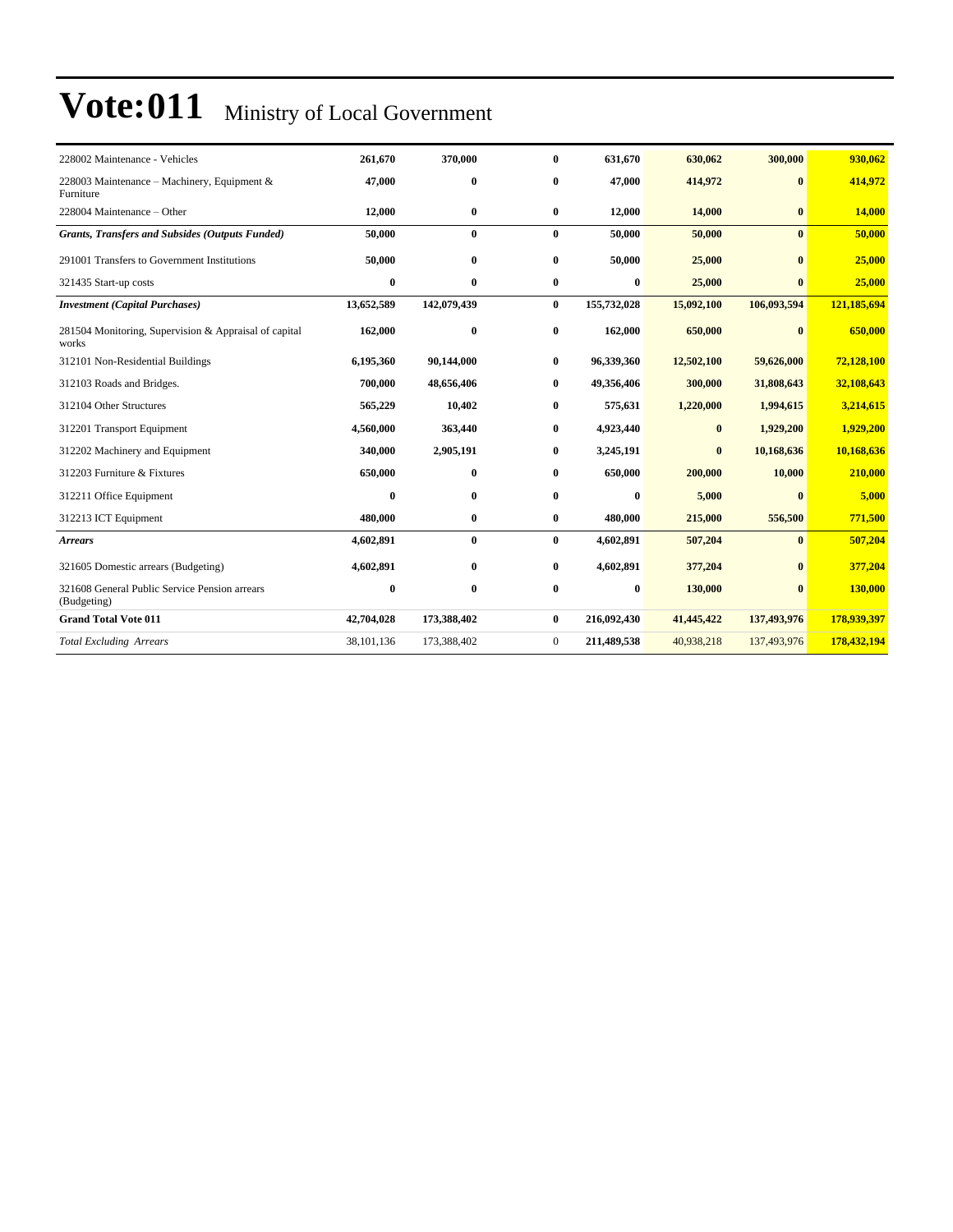#### *Table V3: Detailed Estimates by Programme, Sub Programme, Output and Item*

#### *Programme :1317 Local Government Administration and Development*

*Recurrent Budget Estimates*

#### **SubProgramme 02 Local Government Administration**

| Thousand Uganda Shillings                                    |                | 2018/19 Approved Budget |                |              |                       | 2019/20 Approved Estimates |               |
|--------------------------------------------------------------|----------------|-------------------------|----------------|--------------|-----------------------|----------------------------|---------------|
| <b>Outputs Provided</b>                                      | Wage           | Non Wage                | <b>AIA</b>     | <b>Total</b> | Wage                  | Non Wage                   | <b>Total</b>  |
| Output 131701 Monitoring and Support Supervision of LGs.     |                |                         |                |              |                       |                            |               |
| 211103 Allowances (Inc. Casuals, Temporary)                  | $\overline{0}$ | 10,000                  | $\overline{0}$ | 10,000       | $\overline{0}$        | 10,000                     | 10,000        |
| 221009 Welfare and Entertainment                             | $\Omega$       | $\mathbf{0}$            | $\Omega$       | $\mathbf{0}$ | $\mathbf{0}$          | 13,000                     | <b>13,000</b> |
| 221011 Printing, Stationery, Photocopying and Binding        | $\overline{0}$ | $\mathbf{0}$            | $\mathbf{0}$   | $\mathbf{0}$ | $\mathbf{0}$          | 34,000                     | 34,000        |
| 221012 Small Office Equipment                                | $\overline{0}$ | $\mathbf{0}$            | $\mathbf{0}$   | $\mathbf{0}$ | $\mathbf{0}$          | 10,000                     | 10,000        |
| 227001 Travel inland                                         | $\overline{0}$ | 28,000                  | $\mathbf{0}$   | 28,000       | $\overline{0}$        | 32,000                     | 32,000        |
| 227002 Travel abroad                                         | $\Omega$       | $\overline{0}$          | $\mathbf{0}$   | $\mathbf{0}$ | $\mathbf{0}$          | 10,000                     | 10,000        |
| 227004 Fuel, Lubricants and Oils                             | $\overline{0}$ | 10,000                  | $\mathbf{0}$   | 10.000       | $\mathbf{0}$          | 24,000                     | 24,000        |
| 228002 Maintenance - Vehicles                                | $\overline{0}$ | 2,000                   | $\overline{0}$ | 2,000        | $\mathbf{0}$          | 12,000                     | 12,000        |
| 228003 Maintenance - Machinery, Equipment & Furniture        | $\overline{0}$ | $\mathbf{0}$            | $\mathbf{0}$   | $\mathbf{0}$ | $\mathbf{0}$          | 10,000                     | 10,000        |
| <b>Total Cost of Output 01</b>                               | 0              | 50,000                  | 0              | 50,000       | $\boldsymbol{\theta}$ | 155,000                    | 155,000       |
| <b>Total Cost Of Outputs Provided</b>                        | $\bf{0}$       | 50,000                  | $\bf{0}$       | 50,000       | $\bf{0}$              | 155,000                    | 155,000       |
| <b>Total Cost for SubProgramme 02</b>                        | $\mathbf{0}$   | 50,000                  | $\bf{0}$       | 50,000       | $\bf{0}$              | 155,000                    | 155,000       |
| <b>Total Excluding Arrears</b>                               | $\Omega$       | 50,000                  | $\mathbf{0}$   | 50,000       | $\overline{0}$        | 155,000                    | 155,000       |
| <b>SubProgramme 03 Local Councils Development Department</b> |                |                         |                |              |                       |                            |               |
| Thousand Uganda Shillings                                    |                | 2018/19 Approved Budget |                |              |                       | 2019/20 Approved Estimates |               |

| Wage           | Non Wage       | <b>AIA</b>     | <b>Total</b> | Wage                  | Non Wage                                                                                                                                                 | <b>Total</b>            |
|----------------|----------------|----------------|--------------|-----------------------|----------------------------------------------------------------------------------------------------------------------------------------------------------|-------------------------|
|                |                |                |              |                       |                                                                                                                                                          |                         |
| $\Omega$       | $\Omega$       | $\overline{0}$ |              | $\overline{0}$        | 2,000                                                                                                                                                    | 2,000                   |
| $\Omega$       | 20,000         | $\overline{0}$ |              | $\overline{0}$        | $\overline{0}$                                                                                                                                           | 0                       |
| $\Omega$       | 3,000          | $\overline{0}$ |              | $\overline{0}$        | $\mathbf{0}$                                                                                                                                             | $\overline{\mathbf{0}}$ |
| $\Omega$       | $\mathbf{0}$   | $\mathbf{0}$   |              | $\overline{0}$        | 8,000                                                                                                                                                    | 8,000                   |
| $\Omega$       | $\overline{0}$ | $\mathbf{0}$   |              | $\overline{0}$        | 10,000                                                                                                                                                   | 10,000                  |
| $\overline{0}$ | 80,000         | $\overline{0}$ |              | $\overline{0}$        | 134,000                                                                                                                                                  | 134,000                 |
| $\Omega$       | 4,000          | $\overline{0}$ |              | $\overline{0}$        | $\mathbf{0}$                                                                                                                                             | $\mathbf 0$             |
| $\Omega$       | 3,000          | $\overline{0}$ |              | $\overline{0}$        | 20,000                                                                                                                                                   | 20,000                  |
| $\mathbf{0}$   | $\theta$       | $\overline{0}$ |              | $\overline{0}$        | 40,000                                                                                                                                                   | 40,000                  |
| 0              | 110,000        | 0              |              | $\boldsymbol{\theta}$ | 214,000                                                                                                                                                  | 214,000                 |
|                |                |                |              |                       |                                                                                                                                                          |                         |
| $\Omega$       | 80,000         | $\overline{0}$ |              | $\overline{0}$        | 80,000                                                                                                                                                   | 80,000                  |
| $\overline{0}$ | 2,000          | $\overline{0}$ |              | $\overline{0}$        | $\mathbf{0}$                                                                                                                                             | 0                       |
| $\overline{0}$ | 3,500          | $\overline{0}$ |              | $\overline{0}$        | $\overline{0}$                                                                                                                                           | $\mathbf 0$             |
| $\overline{0}$ | 2,000,000      | $\overline{0}$ |              | $\overline{0}$        | $\overline{0}$                                                                                                                                           | $\mathbf{0}$            |
| $\mathbf{0}$   | 5,000          | $\mathbf{0}$   |              | $\overline{0}$        | $\mathbf{0}$                                                                                                                                             | 0                       |
|                |                |                |              |                       | $\bf{0}$<br>20,000<br>3,000<br>$\bf{0}$<br>$\bf{0}$<br>80,000<br>4,000<br>3,000<br>$\bf{0}$<br>110,000<br>80,000<br>2,000<br>3,500<br>2,000,000<br>5,000 |                         |

221008 Computer supplies and Information Technology (IT) 0 3,700 0 **3,700** 0 0 **0** 221009 Welfare and Entertainment 0 7,000 0 **7,000** 0 8,000 **8,000**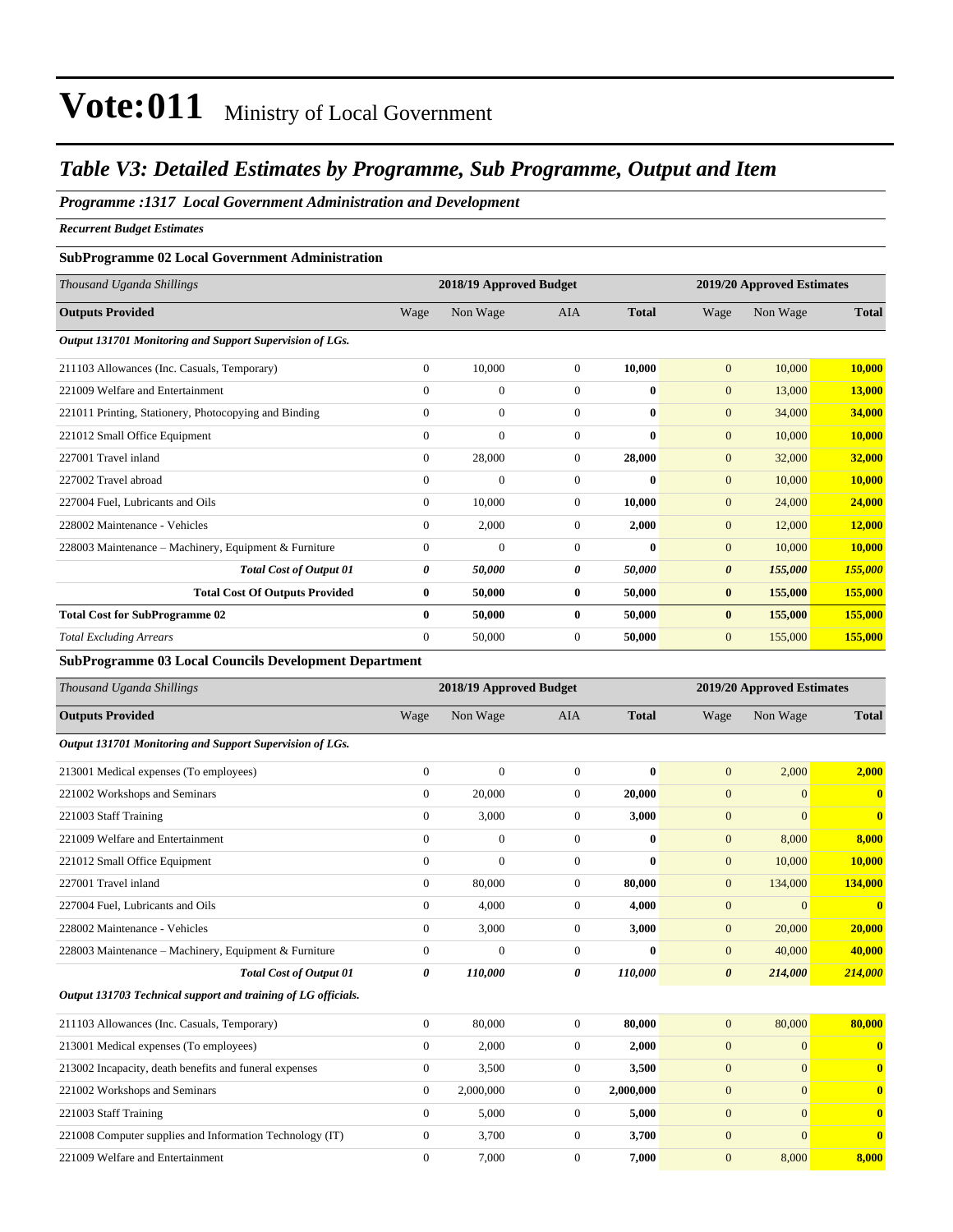| 221011 Printing, Stationery, Photocopying and Binding         | $\bf{0}$         | 16,000                  | $\boldsymbol{0}$ | 16,000       | $\mathbf{0}$          | 12,000                     | 12,000       |
|---------------------------------------------------------------|------------------|-------------------------|------------------|--------------|-----------------------|----------------------------|--------------|
| 223005 Electricity                                            | $\mathbf{0}$     | 7,000                   | $\mathbf{0}$     | 7,000        | $\overline{0}$        | $\mathbf{0}$               | $\bf{0}$     |
| 227001 Travel inland                                          | $\mathbf{0}$     | 50,000                  | $\mathbf{0}$     | 50,000       | $\boldsymbol{0}$      | 48,000                     | 48,000       |
| 227004 Fuel, Lubricants and Oils                              | $\boldsymbol{0}$ | 8,800                   | $\mathbf{0}$     | 8,800        | $\mathbf{0}$          | 12,000                     | 12,000       |
| 228002 Maintenance - Vehicles                                 | $\boldsymbol{0}$ | 7,000                   | $\boldsymbol{0}$ | 7,000        | $\boldsymbol{0}$      | 6,000                      | 6,000        |
| <b>Total Cost of Output 03</b>                                | 0                | 2,190,000               | 0                | 2,190,000    | 0                     | 166,000                    | 166,000      |
| <b>Total Cost Of Outputs Provided</b>                         | $\bf{0}$         | 2,300,000               | $\bf{0}$         | 2,300,000    | $\bf{0}$              | 380,000                    | 380,000      |
| <b>Total Cost for SubProgramme 03</b>                         | $\bf{0}$         | 2,300,000               | $\bf{0}$         | 2,300,000    | $\bf{0}$              | 380,000                    | 380,000      |
| <b>Total Excluding Arrears</b>                                | $\boldsymbol{0}$ | 2,300,000               | $\mathbf{0}$     | 2,300,000    | $\mathbf{0}$          | 380,000                    | 380,000      |
| <b>SubProgramme 08 District Administration Department</b>     |                  |                         |                  |              |                       |                            |              |
| Thousand Uganda Shillings                                     |                  | 2018/19 Approved Budget |                  |              |                       | 2019/20 Approved Estimates |              |
| <b>Outputs Provided</b>                                       | Wage             | Non Wage                | AIA              | <b>Total</b> | Wage                  | Non Wage                   | <b>Total</b> |
| Output 131701 Monitoring and Support Supervision of LGs.      |                  |                         |                  |              |                       |                            |              |
| 211103 Allowances (Inc. Casuals, Temporary)                   | $\boldsymbol{0}$ | 40,000                  | $\boldsymbol{0}$ | 40,000       | $\boldsymbol{0}$      | 40,000                     | 40,000       |
| 213001 Medical expenses (To employees)                        | $\boldsymbol{0}$ | 3,000                   | $\boldsymbol{0}$ | 3,000        | $\mathbf{0}$          | 2,400                      | 2,400        |
| 221003 Staff Training                                         | $\overline{0}$   | $\mathbf{0}$            | $\mathbf{0}$     | $\bf{0}$     | $\boldsymbol{0}$      | 5,000                      | 5,000        |
| 221009 Welfare and Entertainment                              | $\mathbf{0}$     | 2,000                   | $\mathbf{0}$     | 2,000        | $\mathbf{0}$          | 15,000                     | 15,000       |
| 221011 Printing, Stationery, Photocopying and Binding         | $\boldsymbol{0}$ | 10,000                  | $\mathbf{0}$     | 10,000       | $\mathbf{0}$          | 16,000                     | 16,000       |
| 221012 Small Office Equipment                                 | $\boldsymbol{0}$ | $\boldsymbol{0}$        | $\boldsymbol{0}$ | $\bf{0}$     | $\mathbf{0}$          | 10,000                     | 10,000       |
| 223005 Electricity                                            | $\boldsymbol{0}$ | 3,000                   | $\boldsymbol{0}$ | 3,000        | $\mathbf{0}$          | $\mathbf{0}$               | $\bf{0}$     |
| 227001 Travel inland                                          | $\boldsymbol{0}$ | 100,000                 | $\boldsymbol{0}$ | 100,000      | $\boldsymbol{0}$      | 75,000                     | 75,000       |
| 227004 Fuel, Lubricants and Oils                              | $\mathbf{0}$     | 10,000                  | $\mathbf{0}$     | 10,000       | $\mathbf{0}$          | 30,000                     | 30,000       |
| 228002 Maintenance - Vehicles                                 | $\boldsymbol{0}$ | 16,000                  | $\mathbf{0}$     | 16,000       | $\mathbf{0}$          | 28,000                     | 28,000       |
| 228003 Maintenance – Machinery, Equipment & Furniture         | $\boldsymbol{0}$ | 12,000                  | $\boldsymbol{0}$ | 12,000       | $\boldsymbol{0}$      | 21,000                     | 21,000       |
| <b>Total Cost of Output 01</b>                                | 0                | 196,000                 | 0                | 196,000      | $\boldsymbol{\theta}$ | 242,400                    | 242,400      |
| Output 131702 Joint Annual Review of Decentralization (JARD). |                  |                         |                  |              |                       |                            |              |
| 211103 Allowances (Inc. Casuals, Temporary)                   | $\boldsymbol{0}$ | $\mathbf{0}$            | $\boldsymbol{0}$ | $\bf{0}$     | $\boldsymbol{0}$      | 21,000                     | 21,000       |
| 221002 Workshops and Seminars                                 | $\boldsymbol{0}$ | 100,000                 | $\mathbf{0}$     | 100,000      | $\mathbf{0}$          | 142,800                    | 142,800      |
| 221011 Printing, Stationery, Photocopying and Binding         | $\boldsymbol{0}$ | $\boldsymbol{0}$        | $\mathbf{0}$     | $\bf{0}$     | $\mathbf{0}$          | 5,000                      | 5,000        |
| 223005 Electricity                                            | $\boldsymbol{0}$ | 12,000                  | $\boldsymbol{0}$ | 12,000       | $\mathbf{0}$          | $\mathbf{0}$               | $\bf{0}$     |
| 227004 Fuel, Lubricants and Oils                              | $\mathbf{0}$     | $\mathbf{0}$            | $\mathbf{0}$     | $\bf{0}$     | $\boldsymbol{0}$      | 15,000                     | 15,000       |
| 228002 Maintenance - Vehicles                                 | $\boldsymbol{0}$ | $\boldsymbol{0}$        | $\boldsymbol{0}$ | $\bf{0}$     | $\boldsymbol{0}$      | 12,000                     | 12,000       |
| <b>Total Cost of Output 02</b>                                | 0                | 112,000                 | 0                | 112,000      | $\boldsymbol{\theta}$ | 195,800                    | 195,800      |
| Output 131703 Technical support and training of LG officials. |                  |                         |                  |              |                       |                            |              |
| 211103 Allowances (Inc. Casuals, Temporary)                   | $\boldsymbol{0}$ | 45,000                  | $\boldsymbol{0}$ | 45,000       | $\mathbf{0}$          | $\mathbf{0}$               | $\bf{0}$     |
| 221002 Workshops and Seminars                                 | $\boldsymbol{0}$ | 46,000                  | $\boldsymbol{0}$ | 46,000       | $\mathbf{0}$          | $\mathbf{0}$               | $\bf{0}$     |
| 221003 Staff Training                                         | $\boldsymbol{0}$ | 8,000                   | $\boldsymbol{0}$ | 8,000        | $\mathbf{0}$          | 3,000                      | 3,000        |
| 221007 Books, Periodicals & Newspapers                        | $\boldsymbol{0}$ | 1,000                   | $\boldsymbol{0}$ | 1,000        | $\boldsymbol{0}$      | 1,000                      | <b>1,000</b> |
| 221011 Printing, Stationery, Photocopying and Binding         | $\boldsymbol{0}$ | 10,000                  | $\boldsymbol{0}$ | 10,000       | $\mathbf{0}$          | 5,000                      | 5,000        |
| 223005 Electricity                                            | $\boldsymbol{0}$ | 10,000                  | $\boldsymbol{0}$ | 10,000       | $\boldsymbol{0}$      | $\mathbf{0}$               | $\bf{0}$     |
| 227001 Travel inland                                          | $\boldsymbol{0}$ | 100,000                 | $\boldsymbol{0}$ | 100,000      | $\bf{0}$              | 70,000                     | 70,000       |
| 227004 Fuel, Lubricants and Oils                              | $\mathbf{0}$     | 18,000                  | $\boldsymbol{0}$ | 18,000       | $\mathbf{0}$          | 32,800                     | 32,800       |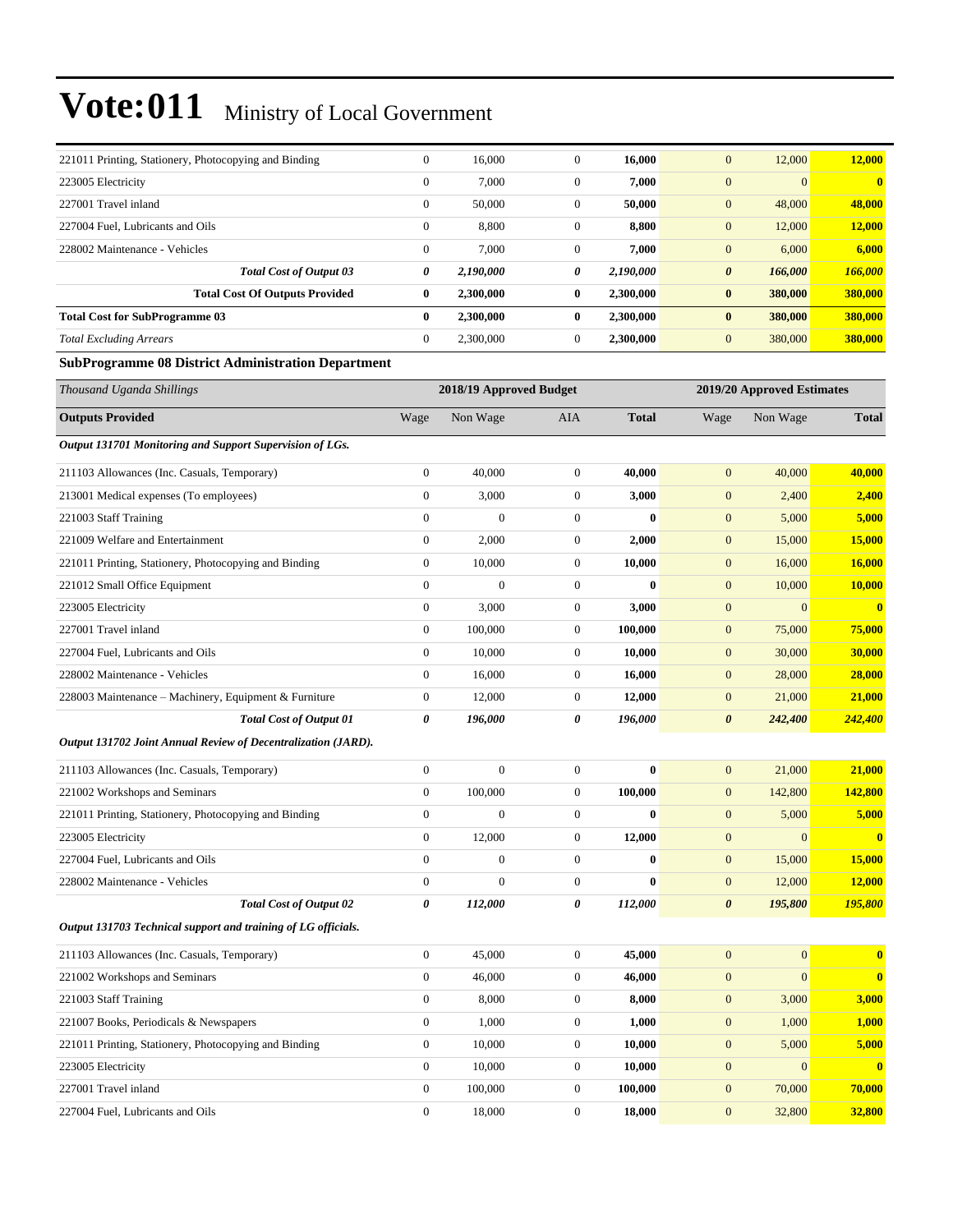| 228002 Maintenance - Vehicles                                               | $\boldsymbol{0}$          | 20,000                  | $\boldsymbol{0}$ | 20,000       | $\mathbf{0}$          | 16,000                     | 16,000        |
|-----------------------------------------------------------------------------|---------------------------|-------------------------|------------------|--------------|-----------------------|----------------------------|---------------|
| <b>Total Cost of Output 03</b>                                              | 0                         | 258,000                 | 0                | 258,000      | $\boldsymbol{\theta}$ | 127,800                    | 127,800       |
| <b>Total Cost Of Outputs Provided</b>                                       | $\bf{0}$                  | 566,000                 | $\bf{0}$         | 566,000      | $\bf{0}$              | 566,000                    | 566,000       |
| <b>Total Cost for SubProgramme 08</b>                                       | $\bf{0}$                  | 566,000                 | 0                | 566,000      | $\bf{0}$              | 566,000                    | 566,000       |
| <b>Total Excluding Arrears</b>                                              | $\mathbf{0}$              | 566,000                 | $\mathbf{0}$     | 566,000      | $\mathbf{0}$          | 566,000                    | 566,000       |
| <b>SubProgramme 09 Urban Administration Department</b>                      |                           |                         |                  |              |                       |                            |               |
| Thousand Uganda Shillings                                                   |                           | 2018/19 Approved Budget |                  |              |                       | 2019/20 Approved Estimates |               |
| <b>Outputs Provided</b>                                                     | Wage                      | Non Wage                | <b>AIA</b>       | <b>Total</b> | Wage                  | Non Wage                   | <b>Total</b>  |
| Output 131705 Monitoring and support to service delivery by Urban Councils. |                           |                         |                  |              |                       |                            |               |
| 211103 Allowances (Inc. Casuals, Temporary)                                 | $\boldsymbol{0}$          | 25,000                  | $\mathbf{0}$     | 25,000       | $\mathbf{0}$          | 23,000                     | 23,000        |
| 221009 Welfare and Entertainment                                            | $\boldsymbol{0}$          | 5,000                   | $\boldsymbol{0}$ | 5,000        | $\boldsymbol{0}$      | 4,000                      | 4,000         |
| 221011 Printing, Stationery, Photocopying and Binding                       | $\boldsymbol{0}$          | 5,000                   | $\boldsymbol{0}$ | 5,000        | $\boldsymbol{0}$      | 28,000                     | 28,000        |
| 221012 Small Office Equipment                                               | $\boldsymbol{0}$          | $\overline{0}$          | $\boldsymbol{0}$ | $\bf{0}$     | $\boldsymbol{0}$      | 3,000                      | 3,000         |
| 227001 Travel inland                                                        | $\mathbf{0}$              | 36,000                  | $\mathbf{0}$     | 36,000       | $\boldsymbol{0}$      | 38,000                     | 38,000        |
| 227004 Fuel, Lubricants and Oils                                            | $\boldsymbol{0}$          | 5,000                   | $\boldsymbol{0}$ | 5,000        | $\mathbf{0}$          | 28,000                     | 28,000        |
| 228002 Maintenance - Vehicles                                               | $\mathbf{0}$              | 4,000                   | $\mathbf{0}$     | 4,000        | $\boldsymbol{0}$      | 20,000                     | 20,000        |
| 228003 Maintenance - Machinery, Equipment & Furniture                       | $\boldsymbol{0}$          | $\boldsymbol{0}$        | $\mathbf{0}$     | $\bf{0}$     | $\boldsymbol{0}$      | 16,000                     | 16,000        |
| <b>Total Cost of Output 05</b>                                              | $\boldsymbol{\theta}$     | 80,000                  | 0                | 80,000       | $\boldsymbol{\theta}$ | 160,000                    | 160,000       |
| Output 131706 Technical support and training of Urban Councils              |                           |                         |                  |              |                       |                            |               |
| 211103 Allowances (Inc. Casuals, Temporary)                                 | $\mathbf{0}$              | 30,000                  | $\boldsymbol{0}$ | 30,000       | $\boldsymbol{0}$      | 23,000                     | 23,000        |
| 221002 Workshops and Seminars                                               | $\boldsymbol{0}$          | 10,000                  | $\boldsymbol{0}$ | 10,000       | $\mathbf{0}$          | 10,000                     | <b>10,000</b> |
| 221003 Staff Training                                                       | $\boldsymbol{0}$          | 5,000                   | $\mathbf{0}$     | 5,000        | $\boldsymbol{0}$      | 5,000                      | 5,000         |
| 227001 Travel inland                                                        | $\boldsymbol{0}$          | 161,000                 | $\mathbf{0}$     | 161,000      | $\boldsymbol{0}$      | 170,000                    | 170,000       |
| 227002 Travel abroad                                                        | $\boldsymbol{0}$          | 13,000                  | $\boldsymbol{0}$ | 13,000       | $\mathbf{0}$          | 12,000                     | 12,000        |
| 227004 Fuel, Lubricants and Oils                                            | $\mathbf{0}$              | 3,000                   | $\boldsymbol{0}$ | 3,000        | $\mathbf{0}$          | 3,000                      | 3,000         |
| 228002 Maintenance - Vehicles                                               | $\boldsymbol{0}$          | 8,000                   | $\boldsymbol{0}$ | 8,000        | $\mathbf{0}$          | 7,000                      | 7,000         |
| <b>Total Cost of Output 06</b>                                              | 0                         | 230,000                 | 0                | 230,000      | $\pmb{\theta}$        | 230,000                    | 230,000       |
| <b>Total Cost Of Outputs Provided</b>                                       | $\bf{0}$                  | 310,000                 | 0                | 310,000      | $\bf{0}$              | 390,000                    | 390,000       |
| <b>Outputs Funded</b>                                                       | Wage                      | Non Wage                | AIA              | <b>Total</b> | Wage                  | Non Wage                   | <b>Total</b>  |
| Output 131751 Support to LGs to deliver services                            |                           |                         |                  |              |                       |                            |               |
| 291001 Transfers to Government Institutions                                 | $\boldsymbol{0}$          | 50,000                  | $\mathbf{0}$     | 50,000       | $\boldsymbol{0}$      | 25,000                     | 25,000        |
| o/w Transfers to LGs                                                        | $\boldsymbol{\mathit{0}}$ | 50,000                  | $\theta$         | 50,000       | $\boldsymbol{\theta}$ | $\boldsymbol{\mathit{0}}$  | $\mathbf{0}$  |
| o/w Support to Physical development planning<br>Implementation.             | $\boldsymbol{\theta}$     | $\boldsymbol{\theta}$   | 0                | $\bf{0}$     | $\boldsymbol{\theta}$ | 25,000                     | 25,000        |
| <b>Total Cost of Output 51</b>                                              | $\pmb{\theta}$            | 50,000                  | 0                | 50,000       | $\pmb{\theta}$        | 25,000                     | 25,000        |
| Output 131752 Support to Urban Service Delivery                             |                           |                         |                  |              |                       |                            |               |
| 321435 Start-up costs                                                       | $\boldsymbol{0}$          | $\boldsymbol{0}$        | $\boldsymbol{0}$ | $\pmb{0}$    | $\mathbf{0}$          | 25,000                     | 25,000        |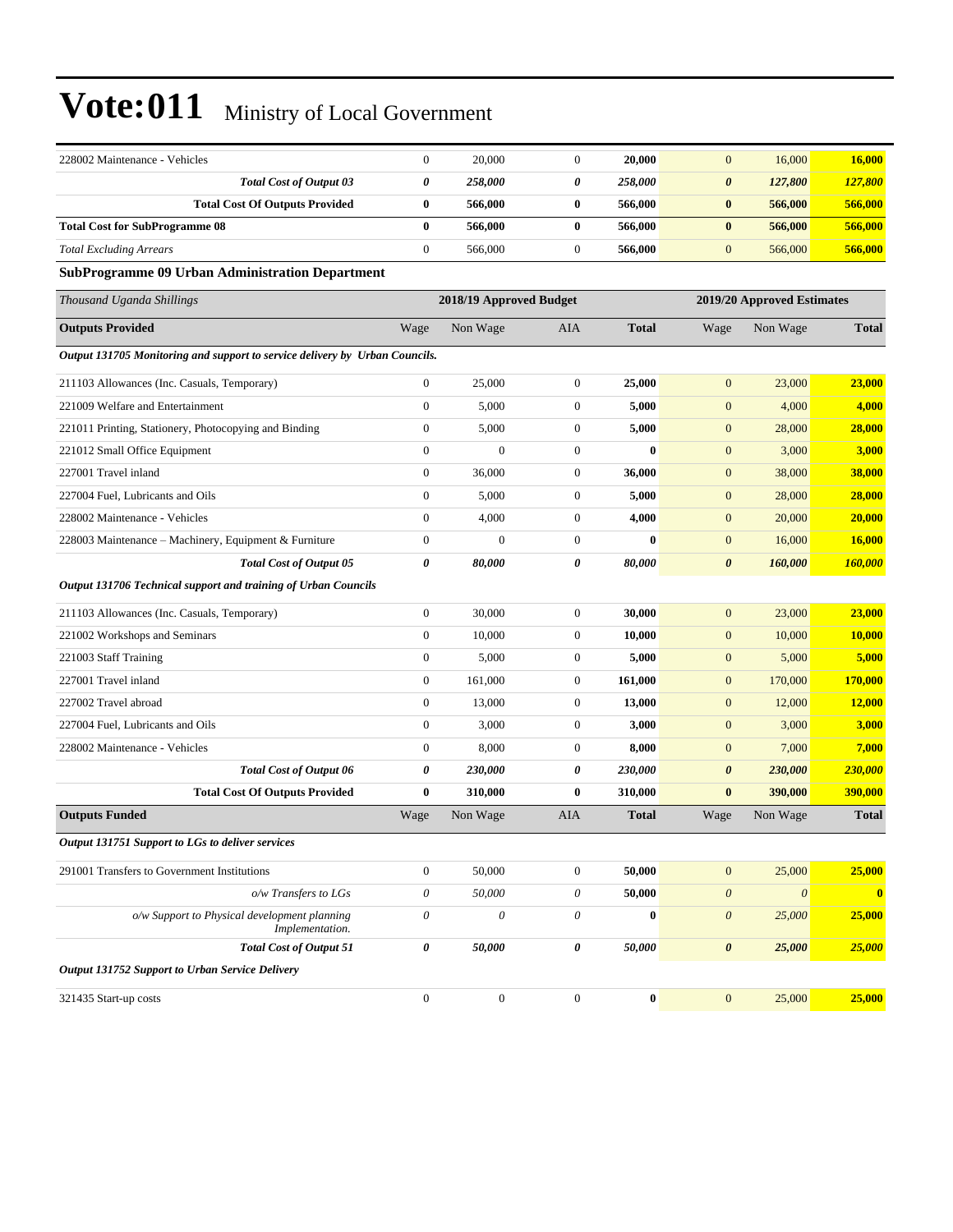| o/w Operationlisation of newly created urban councils.                       | 0                      | $\theta$                | $\theta$              | $\bf{0}$              | $\boldsymbol{\theta}$  | 25,000                     | 25,000        |
|------------------------------------------------------------------------------|------------------------|-------------------------|-----------------------|-----------------------|------------------------|----------------------------|---------------|
| <b>Total Cost of Output 52</b>                                               | 0                      | 0                       | 0                     | $\boldsymbol{\theta}$ | $\boldsymbol{\theta}$  | 25,000                     | 25,000        |
| <b>Total Cost Of Outputs Funded</b>                                          | $\bf{0}$               | 50,000                  | $\bf{0}$              | 50,000                | $\bf{0}$               | 50,000                     | 50,000        |
| <b>Total Cost for SubProgramme 09</b>                                        | $\bf{0}$               | 360,000                 | $\bf{0}$              | 360,000               | $\bf{0}$               | 440,000                    | 440,000       |
| <b>Total Excluding Arrears</b>                                               | $\mathbf{0}$           | 360,000                 | $\mathbf{0}$          | 360,000               | $\mathbf{0}$           | 440,000                    | 440,000       |
| <b>SubProgramme 12 Local Economic Development Department</b>                 |                        |                         |                       |                       |                        |                            |               |
| Thousand Uganda Shillings                                                    |                        | 2018/19 Approved Budget |                       |                       |                        | 2019/20 Approved Estimates |               |
| <b>Outputs Provided</b>                                                      | Wage                   | Non Wage                | AIA                   | <b>Total</b>          | Wage                   | Non Wage                   | <b>Total</b>  |
| Output 131701 Monitoring and Support Supervision of LGs.                     |                        |                         |                       |                       |                        |                            |               |
| 211103 Allowances (Inc. Casuals, Temporary)                                  | $\boldsymbol{0}$       | $\boldsymbol{0}$        | $\theta$              | $\bf{0}$              | $\mathbf{0}$           | 10,560                     | 10,560        |
| 221007 Books, Periodicals & Newspapers                                       | $\boldsymbol{0}$       | $\boldsymbol{0}$        | $\mathbf{0}$          | $\bf{0}$              | $\boldsymbol{0}$       | 4,000                      | 4,000         |
| 221009 Welfare and Entertainment                                             | $\boldsymbol{0}$       | $\boldsymbol{0}$        | $\mathbf{0}$          | $\bf{0}$              | $\mathbf{0}$           | 8,000                      | 8,000         |
| 221011 Printing, Stationery, Photocopying and Binding                        | $\boldsymbol{0}$       | $\boldsymbol{0}$        | $\theta$              | $\bf{0}$              | $\boldsymbol{0}$       | 12,000                     | <b>12,000</b> |
| 221012 Small Office Equipment                                                | $\overline{0}$         | $\mathbf{0}$            | $\theta$              | $\bf{0}$              | $\mathbf{0}$           | 6,000                      | 6,000         |
| 225001 Consultancy Services- Short term                                      | $\overline{0}$         | $\boldsymbol{0}$        | $\mathbf{0}$          | $\bf{0}$              | $\mathbf{0}$           | 15,840                     | 15,840        |
| 227001 Travel inland                                                         | $\overline{0}$         | $\boldsymbol{0}$        | $\mathbf{0}$          | $\bf{0}$              | $\boldsymbol{0}$       | 60,000                     | 60,000        |
| 227004 Fuel, Lubricants and Oils                                             | $\boldsymbol{0}$       | $\boldsymbol{0}$        | $\mathbf{0}$          | $\bf{0}$              | $\mathbf{0}$           | 21,600                     | 21,600        |
| 228004 Maintenance – Other                                                   | $\boldsymbol{0}$       | $\boldsymbol{0}$        | $\mathbf{0}$          | $\bf{0}$              | $\boldsymbol{0}$       | 2,000                      | 2,000         |
| <b>Total Cost of Output 01</b>                                               | 0                      | 0                       | $\boldsymbol{\theta}$ | $\boldsymbol{\theta}$ | $\boldsymbol{\theta}$  | 140,000                    | 140,000       |
| Output 131703 Technical support and training of LG officials.                |                        |                         |                       |                       |                        |                            |               |
| 221002 Workshops and Seminars                                                | $\boldsymbol{0}$       | 50,000                  | $\mathbf{0}$          | 50,000                | $\mathbf{0}$           | 20,000                     | 20,000        |
| 221003 Staff Training                                                        | $\overline{0}$         | $\mathbf{0}$            | $\theta$              | $\bf{0}$              | $\mathbf{0}$           | 8,000                      | 8,000         |
| 221011 Printing, Stationery, Photocopying and Binding                        | $\boldsymbol{0}$       | 4,000                   | $\boldsymbol{0}$      | 4,000                 | $\mathbf{0}$           | 4,000                      | 4,000         |
| 221012 Small Office Equipment                                                | $\boldsymbol{0}$       | $\boldsymbol{0}$        | $\mathbf{0}$          | $\bf{0}$              | $\mathbf{0}$           | 2,000                      | 2,000         |
| 227001 Travel inland                                                         | $\boldsymbol{0}$       | 20,000                  | $\mathbf{0}$          | 20,000                | $\boldsymbol{0}$       | 20,000                     | 20,000        |
| 227004 Fuel, Lubricants and Oils                                             | $\boldsymbol{0}$       | 5,000                   | $\mathbf{0}$          | 5,000                 | $\boldsymbol{0}$       | $\overline{0}$             | $\bf{0}$      |
| 228002 Maintenance - Vehicles                                                | $\boldsymbol{0}$       | 6,000                   | $\boldsymbol{0}$      | 6,000                 | $\mathbf{0}$           | 6,000                      | 6,000         |
| <b>Total Cost of Output 03</b>                                               | 0                      | 85,000                  | 0                     | 85,000                | 0                      | 60,000                     | 60,000        |
| <b>Total Cost Of Outputs Provided</b>                                        | $\bf{0}$               | 85,000                  | $\bf{0}$              | 85,000                | $\bf{0}$               | 200,000                    | 200,000       |
| <b>Total Cost for SubProgramme 12</b>                                        | $\bf{0}$               | 85,000                  | $\mathbf{0}$          | 85,000                | $\bf{0}$               | 200,000                    | 200,000       |
| <b>Total Excluding Arrears</b>                                               | $\boldsymbol{0}$       | 85,000                  | $\mathbf{0}$          | 85,000                | $\mathbf{0}$           | 200,000                    | 200,000       |
| <b>Development Budget Estimates</b>                                          |                        |                         |                       |                       |                        |                            |               |
| Project 1360 Markets and Agricultural Trade Improvements Programme (MATIP 2) |                        |                         |                       |                       |                        |                            |               |
| Thousand Uganda Shillings                                                    |                        | 2018/19 Approved Budget |                       |                       |                        | 2019/20 Approved Estimates |               |
| <b>Outputs Provided</b>                                                      | GoU Dev't External Fin |                         | <b>AIA</b>            | <b>Total</b>          | GoU Dev't External Fin |                            | <b>Total</b>  |
| Output 131701 Monitoring and Support Supervision of LGs.                     |                        |                         |                       |                       |                        |                            |               |
| 211102 Contract Staff Salaries                                               | $\boldsymbol{0}$       | 2,808,000               | $\mathbf{0}$          | 2,808,000             | $\mathbf{0}$           | 1,776,000                  | 1,776,000     |
| 211103 Allowances (Inc. Casuals, Temporary)                                  | $\boldsymbol{0}$       | 51,600                  | $\boldsymbol{0}$      | 51,600                | $\boldsymbol{0}$       | $\boldsymbol{0}$           | $\mathbf{0}$  |
| 212101 Social Security Contributions                                         | 280,800                | 140,400                 | $\boldsymbol{0}$      | 421,200               | 177,600                | 88,800                     | 266,400       |
| 213001 Medical expenses (To employees)                                       | 9,200                  | $\boldsymbol{0}$        | $\boldsymbol{0}$      | 9,200                 | 9,200                  | $\mathbf{0}$               | 9,200         |
| 213002 Incapacity, death benefits and funeral expenses                       | 10,000                 | $\boldsymbol{0}$        | $\boldsymbol{0}$      | 10,000                | 10,000                 | $\boldsymbol{0}$           | <b>10,000</b> |
| 221001 Advertising and Public Relations                                      | 100,000                | 150,000                 | $\boldsymbol{0}$      | 250,000               | 100,000                | 60,000                     | 160,000       |
| 221002 Workshops and Seminars                                                | 100,000                | 200,000                 | $\boldsymbol{0}$      | 300,000               | 60,000                 | 80,000                     | 140,000       |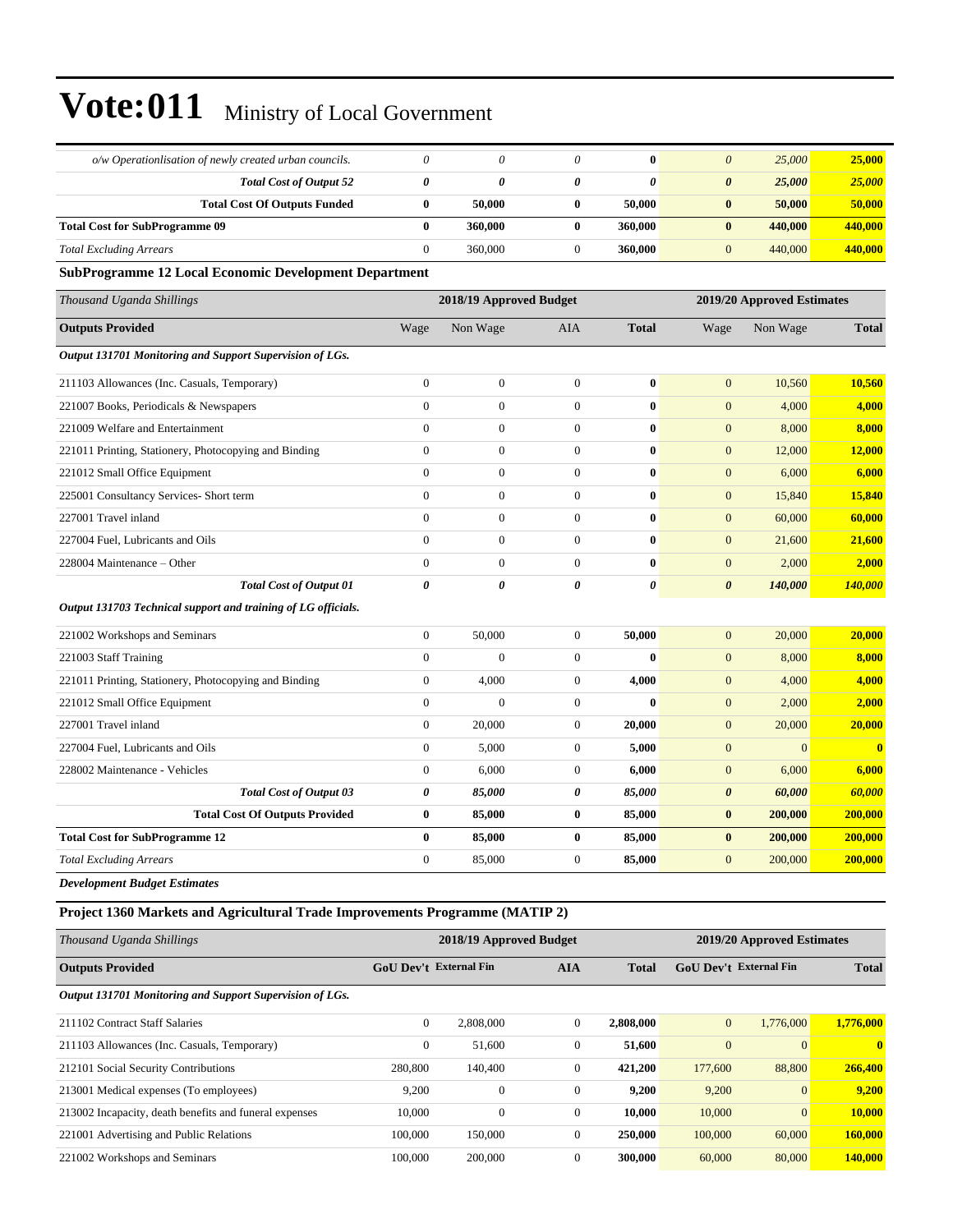| 221003 Staff Training                                                   | 90,000                        | 10,000                  | $\mathbf{0}$     | 100,000      | 70,000                | 50,000                        | 120,000                  |
|-------------------------------------------------------------------------|-------------------------------|-------------------------|------------------|--------------|-----------------------|-------------------------------|--------------------------|
| 221007 Books, Periodicals & Newspapers                                  | 1,000                         | 2,000                   | $\boldsymbol{0}$ | 3,000        | 2,000                 | 2,000                         | 4,000                    |
| 221011 Printing, Stationery, Photocopying and Binding                   | 40,000                        | 100,000                 | $\boldsymbol{0}$ | 140,000      | 30,000                | 60,000                        | 90,000                   |
| 221012 Small Office Equipment                                           | $\boldsymbol{0}$              | 50,000                  | $\boldsymbol{0}$ | 50,000       | $\mathbf{0}$          | $\mathbf{0}$                  | $\bf{0}$                 |
| 221014 Bank Charges and other Bank related costs                        | $\mathbf{0}$                  | $\mathbf{0}$            | $\mathbf{0}$     | $\bf{0}$     | $\boldsymbol{0}$      | 6,000                         | 6,000                    |
| 222001 Telecommunications                                               | 5,000                         | 20,000                  | $\boldsymbol{0}$ | 25,000       | 2,000                 | 7,000                         | 9,000                    |
| 224004 Cleaning and Sanitation                                          | $\boldsymbol{0}$              | $\mathbf{0}$            | $\boldsymbol{0}$ | $\bf{0}$     | 3,789                 | $\mathbf{0}$                  | 3,789                    |
| 225001 Consultancy Services- Short term                                 | 64,000                        | 128,000                 | $\boldsymbol{0}$ | 192,000      | 50,000                | 50,000                        | 100,000                  |
| 225002 Consultancy Services-Long-term                                   | 500,000                       | 3,500,000               | $\mathbf{0}$     | 4,000,000    | $\boldsymbol{0}$      | 4,000,000                     | 4,000,000                |
| 227001 Travel inland                                                    | 160,000                       | 300,000                 | $\boldsymbol{0}$ | 460,000      | 350,000               | 250,000                       | 600,000                  |
| 227002 Travel abroad                                                    | 80,000                        | $\mathbf{0}$            | $\boldsymbol{0}$ | 80,000       | 35,000                | $\mathbf{0}$                  | 35,000                   |
| 227004 Fuel, Lubricants and Oils                                        | 80,000                        | 240,000                 | $\boldsymbol{0}$ | 320,000      | 80,000                | 140,000                       | 220,000                  |
| 228002 Maintenance - Vehicles                                           | 80,000                        | 200,000                 | $\boldsymbol{0}$ | 280,000      | 50,000                | 100,000                       | 150,000                  |
| Total Cost Of Output 131701                                             | 1,600,000                     | 7,900,000               | 0                | 9,500,000    | 1,029,589             | 6,669,800                     | 7,699,389                |
| <b>Total Cost for Outputs Provided</b>                                  | 1,600,000                     | 7,900,000               | $\mathbf{0}$     | 9,500,000    | 1,029,589             | 6,669,800                     | 7,699,389                |
| <b>Capital Purchases</b>                                                | <b>GoU Dev't External Fin</b> |                         | <b>AIA</b>       | <b>Total</b> |                       | GoU Dev't External Fin        | <b>Total</b>             |
| Output 131772 Government Buildings and Administrative Infrastructure    |                               |                         |                  |              |                       |                               |                          |
| 312101 Non-Residential Buildings                                        | 495,360                       | 85,778,000              | $\mathbf{0}$     | 86,273,360   | $\mathbf{0}$          | 54,626,000                    | 54,626,000               |
| 312104 Other Structures                                                 | 4,640                         | 10,402                  | $\boldsymbol{0}$ | 15,042       | 120,000               | 10,427                        | 130,427                  |
| Total Cost Of Output 131772                                             | <i><b>500,000</b></i>         | 85,788,402              | 0                | 86,288,402   | 120,000               | 54,636,427                    | 54,756,427               |
| Output 131777 Purchase of Specialised Machinery & Equipment             |                               |                         |                  |              |                       |                               |                          |
| 312202 Machinery and Equipment                                          | 340,000                       | 1,000,000               | $\boldsymbol{0}$ | 1,340,000    | $\mathbf{0}$          | 10,000,000                    | 10,000,000               |
| Total Cost Of Output 131777                                             | 340,000                       | 1,000,000               | 0                | 1,340,000    | $\boldsymbol{\theta}$ | 10,000,000                    | <i><b>10,000,000</b></i> |
| Output 131778 Purchase of Office and Residential Furniture and Fittings |                               |                         |                  |              |                       |                               |                          |
| 312203 Furniture & Fixtures                                             | $\boldsymbol{0}$              | $\boldsymbol{0}$        | $\boldsymbol{0}$ | $\bf{0}$     | $\mathbf{0}$          | 10,000                        | 10,000                   |
| Total Cost Of Output 131778                                             | 0                             | 0                       | 0                | 0            | $\boldsymbol{\theta}$ | 10,000                        | 10,000                   |
| <b>Total Cost for Capital Purchases</b>                                 | 840,000                       | 86,788,402              | $\boldsymbol{0}$ | 87,628,402   | 120,000               | 64,646,427                    | 64,766,427               |
| <b>Arrears</b>                                                          | <b>GoU Dev't External Fin</b> |                         | <b>AIA</b>       | <b>Total</b> |                       | <b>GoU Dev't External Fin</b> | <b>Total</b>             |
| Output 131799 Arrears                                                   |                               |                         |                  |              |                       |                               |                          |
| 321605 Domestic arrears (Budgeting)                                     | 4,040,101                     | $\mathbf{0}$            | $\boldsymbol{0}$ | 4,040,101    | $\overline{0}$        | $\overline{0}$                | $\bf{0}$                 |
| Total Cost Of Output 131799                                             | 4,040,101                     | 0                       | 0                | 4,040,101    | $\pmb{\theta}$        | $\boldsymbol{\theta}$         | $\boldsymbol{\theta}$    |
| <b>Total Cost for Arrears</b>                                           | 4,040,101                     | $\boldsymbol{0}$        | $\boldsymbol{0}$ | 4,040,101    | $\boldsymbol{0}$      | $\mathbf{0}$                  | $\mathbf{0}$             |
| <b>Total Cost for Project: 1360</b>                                     | 6,480,101                     | 94,688,402              | $\boldsymbol{0}$ | 101,168,503  | 1,149,589             | 71,316,227                    | 72,465,816               |
| <b>Total Excluding Arrears</b>                                          | 2,440,000                     | 94,688,402              | $\boldsymbol{0}$ | 97,128,402   | 1,149,589             | 71,316,227                    | 72,465,816               |
| Project 1381 Restoration of Livelihoods in Northern Region (PRELNOR)    |                               |                         |                  |              |                       |                               |                          |
| Thousand Uganda Shillings                                               |                               | 2018/19 Approved Budget |                  |              |                       | 2019/20 Approved Estimates    |                          |
| <b>Outputs Provided</b>                                                 | <b>GoU Dev't External Fin</b> |                         | AIA              | <b>Total</b> |                       | <b>GoU Dev't External Fin</b> | <b>Total</b>             |
| Output 131701 Monitoring and Support Supervision of LGs.                |                               |                         |                  |              |                       |                               |                          |
| 211102 Contract Staff Salaries                                          | $\boldsymbol{0}$              | 1,858,504               | $\boldsymbol{0}$ | 1,858,504    | $\boldsymbol{0}$      | 2,000,000                     | 2,000,000                |
| 211103 Allowances (Inc. Casuals, Temporary)                             | $\boldsymbol{0}$              | 1,112,000               | $\boldsymbol{0}$ | 1,112,000    | $\boldsymbol{0}$      | $\boldsymbol{0}$              | $\bf{0}$                 |
| 212101 Social Security Contributions                                    | $\boldsymbol{0}$              | 190,000                 | $\boldsymbol{0}$ | 190,000      | $\boldsymbol{0}$      | $\mathbf{0}$                  | $\mathbf{0}$             |
| 213001 Medical expenses (To employees)                                  | $\boldsymbol{0}$              | 131,100                 | $\boldsymbol{0}$ | 131,100      | $\mathbf{0}$          | $\mathbf{0}$                  | $\mathbf{0}$             |
|                                                                         |                               |                         |                  |              |                       |                               |                          |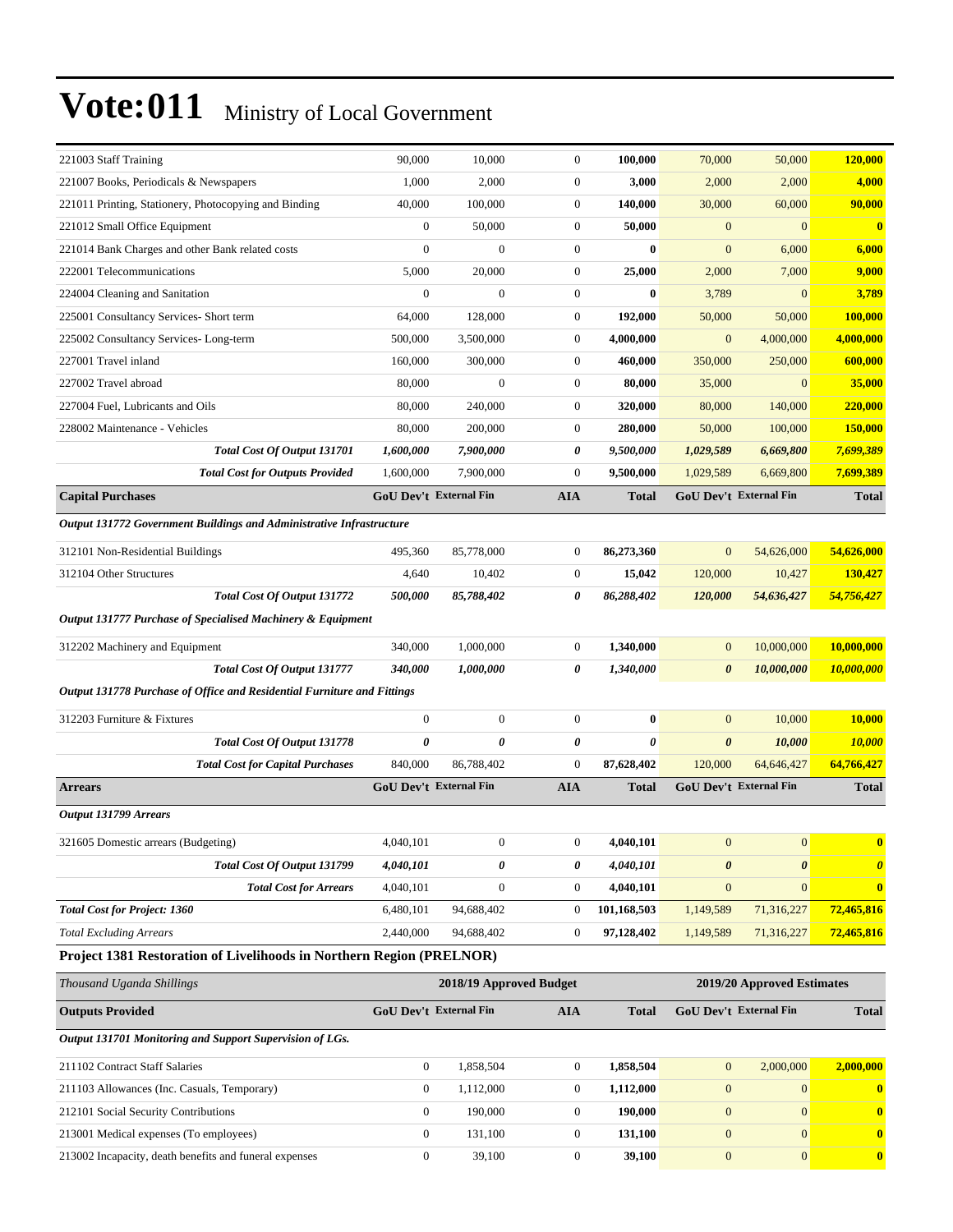| 213004 Gratuity Expenses                                               | $\mathbf{0}$           | 42,624           | $\mathbf{0}$     | 42,624       | $\overline{0}$        | $\mathbf{0}$           | $\bf{0}$              |
|------------------------------------------------------------------------|------------------------|------------------|------------------|--------------|-----------------------|------------------------|-----------------------|
| 221001 Advertising and Public Relations                                | $\boldsymbol{0}$       | 542,368          | $\mathbf{0}$     | 542,368      | $\mathbf{0}$          | $\mathbf{0}$           | $\bf{0}$              |
| 221002 Workshops and Seminars                                          | 49,000                 | 2,840,000        | $\mathbf{0}$     | 2,889,000    | 50,000                | 1,000,000              | 1,050,000             |
| 221003 Staff Training                                                  | 51,000                 | 420,000          | $\mathbf{0}$     | 471,000      | $\mathbf{0}$          | 400,000                | 400,000               |
| 221006 Commissions and related charges                                 | $\boldsymbol{0}$       | 100,000          | $\mathbf{0}$     | 100,000      | $\mathbf{0}$          | $\mathbf{0}$           | $\bf{0}$              |
| 221007 Books, Periodicals & Newspapers                                 | $\boldsymbol{0}$       | 500,000          | $\mathbf{0}$     | 500,000      | $\mathbf{0}$          | $\mathbf{0}$           | $\bf{0}$              |
| 221008 Computer supplies and Information Technology (IT)               | 20,000                 | 90,000           | $\boldsymbol{0}$ | 110,000      | $\mathbf{0}$          | $\mathbf{0}$           | $\mathbf{0}$          |
| 221009 Welfare and Entertainment                                       | $\boldsymbol{0}$       | 87,600           | $\mathbf{0}$     | 87,600       | $\mathbf{0}$          | $\mathbf{0}$           | $\bf{0}$              |
| 221011 Printing, Stationery, Photocopying and Binding                  | 40,897                 | 55,000           | $\mathbf{0}$     | 95,897       | 60,000                | 120,000                | 180,000               |
| 221012 Small Office Equipment                                          | $\boldsymbol{0}$       | 95,000           | $\mathbf{0}$     | 95,000       | $\mathbf{0}$          | $\mathbf{0}$           | $\bf{0}$              |
| 221014 Bank Charges and other Bank related costs                       | $\boldsymbol{0}$       | 10,000           | $\boldsymbol{0}$ | 10,000       | $\mathbf{0}$          | $\mathbf{0}$           | $\bf{0}$              |
| 221016 IFMS Recurrent costs                                            | $\boldsymbol{0}$       | 75,000           | $\boldsymbol{0}$ | 75,000       | $\mathbf{0}$          | $\mathbf{0}$           | $\bf{0}$              |
| 221017 Subscriptions                                                   | $\boldsymbol{0}$       | 90,000           | $\boldsymbol{0}$ | 90,000       | $\mathbf{0}$          | 80,000                 | 80,000                |
| 221020 IPPS Recurrent Costs                                            | $\boldsymbol{0}$       | 5,000            | $\boldsymbol{0}$ | 5,000        | $\mathbf{0}$          | $\mathbf{0}$           | $\bf{0}$              |
| 222001 Telecommunications                                              | $\boldsymbol{0}$       | 130,000          | $\boldsymbol{0}$ | 130,000      | $\mathbf{0}$          | $\mathbf{0}$           | $\mathbf{0}$          |
| 222002 Postage and Courier                                             | $\boldsymbol{0}$       | 10,000           | $\boldsymbol{0}$ | 10,000       | $\mathbf{0}$          | $\mathbf{0}$           | $\bf{0}$              |
| 222003 Information and communications technology (ICT)                 | $\boldsymbol{0}$       | 3.000.000        | $\boldsymbol{0}$ | 3,000,000    | $\boldsymbol{0}$      | 4,000,000              | 4,000,000             |
| 223005 Electricity                                                     | $\boldsymbol{0}$       | 150,000          | $\boldsymbol{0}$ | 150,000      | $\mathbf{0}$          | 200,000                | 200,000               |
| 223006 Water                                                           | $\boldsymbol{0}$       | 20,000           | $\boldsymbol{0}$ | 20,000       | $\mathbf{0}$          | $\mathbf{0}$           | $\bf{0}$              |
| 223007 Other Utilities- (fuel, gas, firewood, charcoal)                | $\boldsymbol{0}$       | 50,000           | $\boldsymbol{0}$ | 50,000       | $\mathbf{0}$          | $\mathbf{0}$           | $\bf{0}$              |
| 224004 Cleaning and Sanitation                                         | $\mathbf{0}$           | 10,000           | $\boldsymbol{0}$ | 10,000       | $\mathbf{0}$          | $\mathbf{0}$           | $\bf{0}$              |
| 224005 Uniforms, Beddings and Protective Gear                          | $\boldsymbol{0}$       | 45,000           | $\boldsymbol{0}$ | 45,000       | $\boldsymbol{0}$      | $\mathbf{0}$           | $\bf{0}$              |
| 224006 Agricultural Supplies                                           | $\boldsymbol{0}$       | 7,000,000        | $\boldsymbol{0}$ | 7,000,000    | $\mathbf{0}$          | 6,000,000              | 6,000,000             |
| 225001 Consultancy Services- Short term                                | $\boldsymbol{0}$       | 2,200,667        | $\boldsymbol{0}$ | 2,200,667    | $\overline{0}$        | 2,400,000              | 2,400,000             |
| 227001 Travel inland                                                   | 100,000                | 780,000          | $\mathbf{0}$     | 880,000      | 100,000               | 500,000                | 600,000               |
| 227002 Travel abroad                                                   | 10,000                 | 840,000          | $\mathbf{0}$     | 850,000      | 60,000                | 600,000                | 660,000               |
| 227004 Fuel, Lubricants and Oils                                       | 19,103                 | 720,000          | $\boldsymbol{0}$ | 739,103      | 100,000               | 2,500,000              | 2,600,000             |
| 228002 Maintenance - Vehicles                                          | 10,000                 | 170,000          | $\mathbf{0}$     | 180,000      | 80,000                | 200,000                | 280,000               |
| 228003 Maintenance - Machinery, Equipment & Furniture                  | $\boldsymbol{0}$       | $\boldsymbol{0}$ | $\mathbf{0}$     | 0            | 50,000                | $\mathbf{0}$           | 50,000                |
| Total Cost Of Output 131701                                            | 300,000                | 23,408,963       | 0                | 23,708,963   | 500,000               | 20,000,000             | 20,500,000            |
| <b>Total Cost for Outputs Provided</b>                                 | 300,000                | 23,408,963       | $\mathbf{0}$     | 23,708,963   | 500,000               | 20,000,000             | 20,500,000            |
| <b>Capital Purchases</b>                                               | GoU Dev't External Fin |                  | <b>AIA</b>       | <b>Total</b> |                       | GoU Dev't External Fin | <b>Total</b>          |
| Output 131772 Government Buildings and Administrative Infrastructure   |                        |                  |                  |              |                       |                        |                       |
| 312101 Non-Residential Buildings                                       | $\boldsymbol{0}$       | 4,366,000        | $\mathbf{0}$     | 4,366,000    | $\boldsymbol{0}$      | 5,000,000              | 5,000,000             |
| <b>Total Cost Of Output 131772</b>                                     | 0                      | 4,366,000        | 0                | 4,366,000    | $\boldsymbol{\theta}$ | 5,000,000              | 5,000,000             |
| Output 131773 Roads, Streets and Highways                              |                        |                  |                  |              |                       |                        |                       |
|                                                                        |                        |                  |                  |              |                       |                        |                       |
| 312103 Roads and Bridges.                                              | $\boldsymbol{0}$       | 48,656,406       | $\boldsymbol{0}$ | 48,656,406   | $\boldsymbol{0}$      | 30,881,143             | 30,881,143            |
| Total Cost Of Output 131773                                            | 0                      | 48,656,406       | 0                | 48,656,406   | $\boldsymbol{\theta}$ | 30,881,143             | 30,881,143            |
| Output 131775 Purchase of Motor Vehicles and Other Transport Equipment |                        |                  |                  |              |                       |                        |                       |
| 312201 Transport Equipment                                             | $\boldsymbol{0}$       | 363,440          | $\boldsymbol{0}$ | 363,440      | $\mathbf{0}$          | $\boldsymbol{0}$       | $\bf{0}$              |
| Total Cost Of Output 131775                                            | 0                      | 363,440          | $\pmb{\theta}$   | 363,440      | $\pmb{\theta}$        | $\boldsymbol{\theta}$  | $\boldsymbol{\theta}$ |
| Output 131777 Purchase of Specialised Machinery & Equipment            |                        |                  |                  |              |                       |                        |                       |
| 312202 Machinery and Equipment                                         | $\boldsymbol{0}$       | 1,457,895        | $\boldsymbol{0}$ | 1,457,895    | $\boldsymbol{0}$      | $\boldsymbol{0}$       | $\mathbf{0}$          |
| Total Cost Of Output 131777                                            | 0                      | 1,457,895        | 0                | 1,457,895    | $\pmb{\theta}$        | $\boldsymbol{\theta}$  | $\boldsymbol{\theta}$ |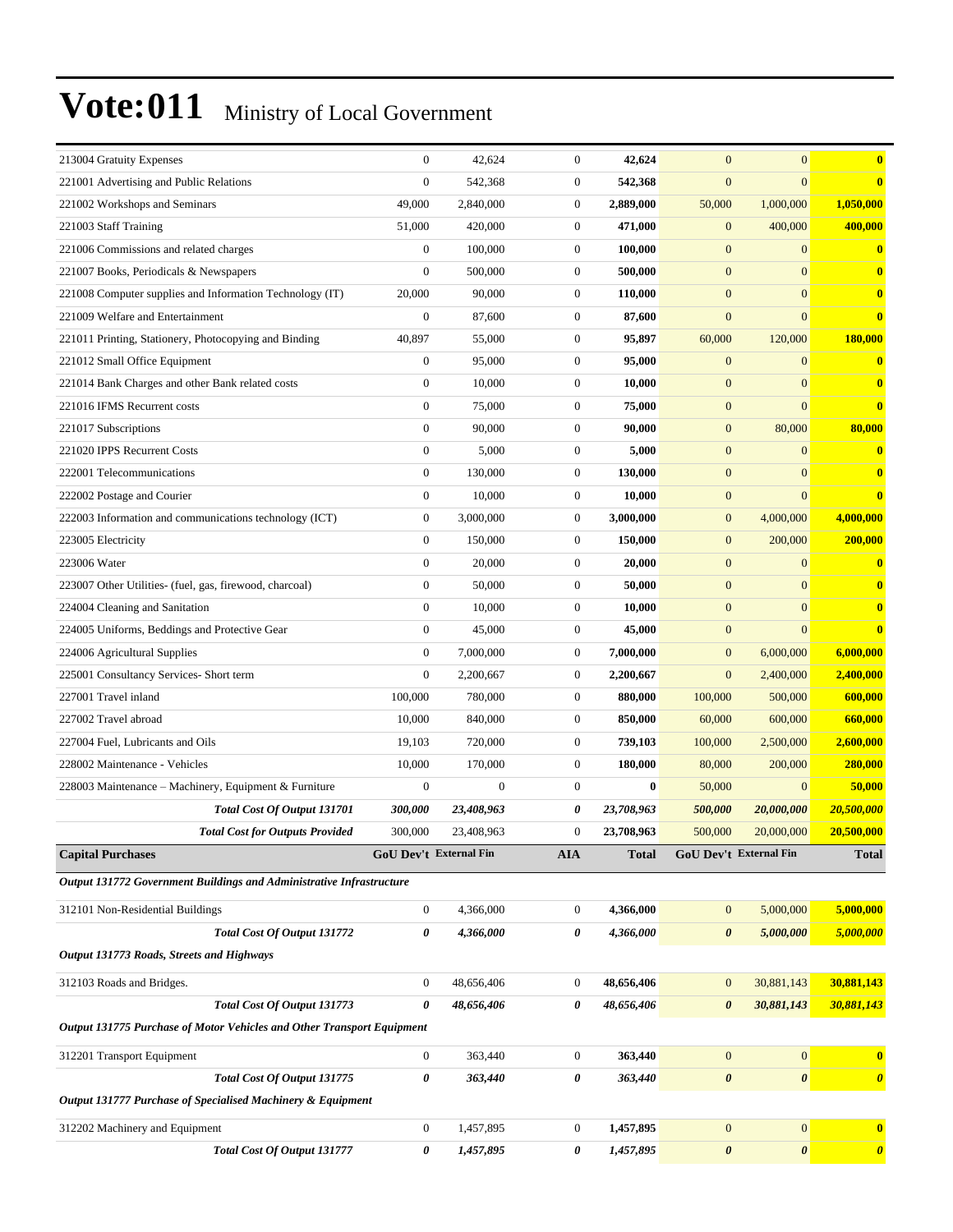#### *Output 131779 Acquisition of Other Capital Assets*

| 312202 Machinery and Equipment      |                                         |         | 447.296    | 447.296    | U                     |                       | 0.         |
|-------------------------------------|-----------------------------------------|---------|------------|------------|-----------------------|-----------------------|------------|
|                                     | Total Cost Of Output 131779             | 0       | 447.296    | 447.296    | $\boldsymbol{\theta}$ | $\boldsymbol{\theta}$ |            |
|                                     | <b>Total Cost for Capital Purchases</b> |         | 55.291.037 | 55.291.037 | $\overline{0}$        | 35,881,143            | 35,881,143 |
| <b>Total Cost for Project: 1381</b> |                                         | 300,000 | 78,700,000 | 79,000,000 | 500,000               | 55,881,143            | 56,381,143 |
| <b>Total Excluding Arrears</b>      |                                         | 300,000 | 78,700,000 | 79,000,000 | 500,000               | 55,881,143            | 56,381,143 |

#### **Project 1509 Local Economic Growth (LEGS) Support Project**

| Thousand Uganda Shillings                                     | 2018/19 Approved Budget<br>2019/20 Approved Estimates |                  |                  |              |                               |                       |              |
|---------------------------------------------------------------|-------------------------------------------------------|------------------|------------------|--------------|-------------------------------|-----------------------|--------------|
| <b>Outputs Provided</b>                                       | <b>GoU Dev't External Fin</b>                         |                  | <b>AIA</b>       | <b>Total</b> | <b>GoU Dev't External Fin</b> |                       | <b>Total</b> |
| Output 131701 Monitoring and Support Supervision of LGs.      |                                                       |                  |                  |              |                               |                       |              |
| 211102 Contract Staff Salaries                                | $\boldsymbol{0}$                                      | $\boldsymbol{0}$ | $\boldsymbol{0}$ | $\bf{0}$     | $\boldsymbol{0}$              | 2,693,460             | 2,693,460    |
| 221008 Computer supplies and Information Technology (IT)      | $\mathbf{0}$                                          | $\overline{0}$   | $\mathbf{0}$     | $\mathbf{0}$ | $\overline{0}$                | 72,811                | 72,811       |
| 221011 Printing, Stationery, Photocopying and Binding         | $\overline{0}$                                        | $\boldsymbol{0}$ | $\mathbf{0}$     | $\bf{0}$     | $\overline{0}$                | 28,485                | 28,485       |
| 222002 Postage and Courier                                    | $\mathbf{0}$                                          | $\overline{0}$   | $\mathbf{0}$     | $\bf{0}$     | 5,000                         | $\mathbf{0}$          | 5,000        |
| 225001 Consultancy Services- Short term                       | $\boldsymbol{0}$                                      | $\boldsymbol{0}$ | $\boldsymbol{0}$ | $\bf{0}$     | $\boldsymbol{0}$              | 730,075               | 730,075      |
| 225002 Consultancy Services-Long-term                         | $\overline{0}$                                        | $\boldsymbol{0}$ | $\mathbf{0}$     | $\bf{0}$     | $\boldsymbol{0}$              | 278,250               | 278,250      |
| 227001 Travel inland                                          | $\overline{0}$                                        | $\overline{0}$   | $\mathbf{0}$     | $\bf{0}$     | 110,000                       | $\mathbf{0}$          | 110,000      |
| 227004 Fuel, Lubricants and Oils                              | $\overline{0}$                                        | $\boldsymbol{0}$ | $\mathbf{0}$     | $\bf{0}$     | 10,000                        | $\mathbf{0}$          | 10,000       |
| 228002 Maintenance - Vehicles                                 | $\overline{0}$                                        | $\boldsymbol{0}$ | $\boldsymbol{0}$ | $\bf{0}$     | 52,500                        | $\mathbf{0}$          | 52,500       |
| Total Cost Of Output 131701                                   | 0                                                     | 0                | 0                | 0            | 177,500                       | 3,803,082             | 3,980,582    |
| Output 131703 Technical support and training of LG officials. |                                                       |                  |                  |              |                               |                       |              |
| 211102 Contract Staff Salaries                                | $\overline{0}$                                        | $\boldsymbol{0}$ | $\mathbf{0}$     | $\bf{0}$     | 80,000                        | $\mathbf{0}$          | 80,000       |
| 221002 Workshops and Seminars                                 | 20,000                                                | $\boldsymbol{0}$ | $\boldsymbol{0}$ | 20,000       | 54,750                        | $\mathbf{0}$          | 54,750       |
| 221011 Printing, Stationery, Photocopying and Binding         | 5,000                                                 | $\boldsymbol{0}$ | $\mathbf{0}$     | 5,000        | 24,000                        | $\mathbf{0}$          | 24,000       |
| 225001 Consultancy Services- Short term                       | $\overline{0}$                                        | $\overline{0}$   | $\mathbf{0}$     | $\bf{0}$     | 35,000                        | $\mathbf{0}$          | 35,000       |
| 226001 Insurances                                             | $\overline{0}$                                        | $\boldsymbol{0}$ | $\boldsymbol{0}$ | $\bf{0}$     | 3,000                         | $\mathbf{0}$          | 3,000        |
| 227001 Travel inland                                          | 25,000                                                | $\overline{0}$   | $\mathbf{0}$     | 25,000       | 60,000                        | $\mathbf{0}$          | 60,000       |
| 227004 Fuel, Lubricants and Oils                              | 10,000                                                | $\boldsymbol{0}$ | $\boldsymbol{0}$ | 10,000       | 9,000                         | $\mathbf{0}$          | 9,000        |
| 228002 Maintenance - Vehicles                                 | $\overline{0}$                                        | $\overline{0}$   | $\mathbf{0}$     | $\bf{0}$     | 16,750                        | $\mathbf{0}$          | 16,750       |
| Total Cost Of Output 131703                                   | 60,000                                                | 0                | $\pmb{\theta}$   | 60,000       | 282,500                       | $\boldsymbol{\theta}$ | 282,500      |
| Output 131709 Policies, Guidelines and Strategies developed   |                                                       |                  |                  |              |                               |                       |              |
| 221002 Workshops and Seminars                                 | $\overline{0}$                                        | $\boldsymbol{0}$ | $\mathbf{0}$     | $\bf{0}$     | 85,000                        | $\mathbf{0}$          | 85,000       |
| 221011 Printing, Stationery, Photocopying and Binding         | $\boldsymbol{0}$                                      | $\boldsymbol{0}$ | $\boldsymbol{0}$ | $\bf{0}$     | 35,000                        | $\mathbf{0}$          | 35,000       |
| 225001 Consultancy Services- Short term                       | $\overline{0}$                                        | $\overline{0}$   | $\mathbf{0}$     | $\bf{0}$     | $\overline{0}$                | 927,500               | 927,500      |
| Total Cost Of Output 131709                                   | $\theta$                                              | 0                | 0                | 0            | 120,000                       | 927,500               | 1,047,500    |
| <b>Total Cost for Outputs Provided</b>                        | 60,000                                                | $\mathbf{0}$     | $\mathbf{0}$     | 60,000       | 580,000                       | 4,730,582             | 5,310,582    |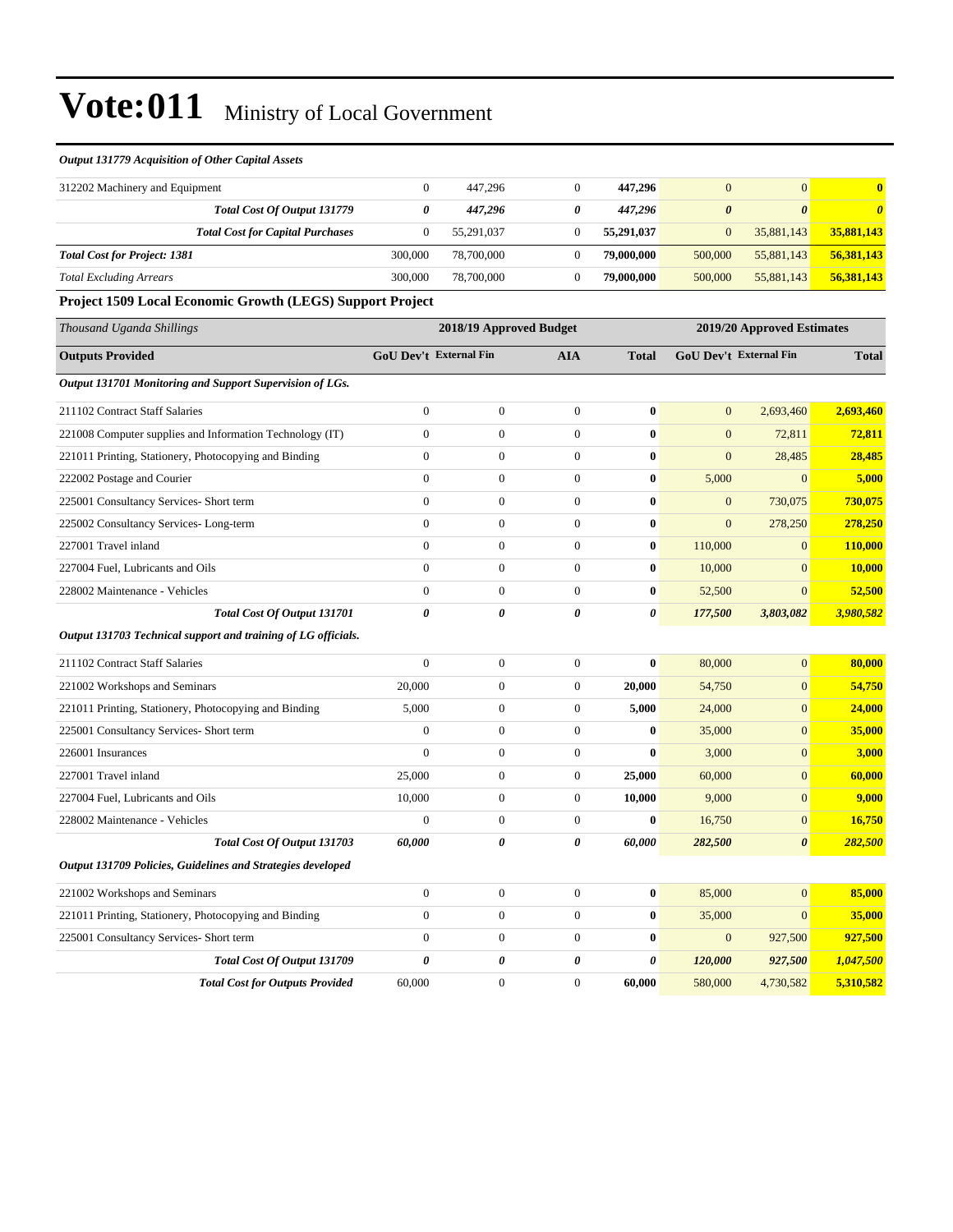| <b>Capital Purchases</b>                                                                         | GoU Dev't External Fin<br><b>AIA</b><br><b>GoU Dev't External Fin</b><br><b>Total</b> |                       |                       | <b>Total</b> |                       |                     |              |
|--------------------------------------------------------------------------------------------------|---------------------------------------------------------------------------------------|-----------------------|-----------------------|--------------|-----------------------|---------------------|--------------|
| Output 131775 Purchase of Motor Vehicles and Other Transport Equipment                           |                                                                                       |                       |                       |              |                       |                     |              |
| 312201 Transport Equipment                                                                       | $\overline{0}$                                                                        | $\mathbf{0}$          | $\overline{0}$        | $\mathbf{0}$ | $\mathbf{0}$          | 1,929,200           | 1,929,200    |
| Total Cost Of Output 131775                                                                      | $\theta$                                                                              | $\boldsymbol{\theta}$ | $\boldsymbol{\theta}$ | 0            | $\boldsymbol{\theta}$ | 1,929,200           | 1,929,200    |
| Output 131776 Purchase of Office and ICT Equipment, including Software                           |                                                                                       |                       |                       |              |                       |                     |              |
| 312211 Office Equipment                                                                          | $\overline{0}$                                                                        | $\overline{0}$        | $\mathbf{0}$          | $\bf{0}$     | 5,000                 | $\overline{0}$      | 5,000        |
| 312213 ICT Equipment                                                                             | $\mathbf{0}$                                                                          | $\boldsymbol{0}$      | $\overline{0}$        | $\bf{0}$     | 15,000                | 556,500             | 571,500      |
| Total Cost Of Output 131776                                                                      | 0                                                                                     | 0                     | 0                     | 0            | 20,000                | 556,500             | 576,500      |
| Output 131779 Acquisition of Other Capital Assets                                                |                                                                                       |                       |                       |              |                       |                     |              |
| 312103 Roads and Bridges.                                                                        | $\overline{0}$                                                                        | $\boldsymbol{0}$      | $\mathbf{0}$          | $\bf{0}$     | $\mathbf{0}$          | 927,500             | 927,500      |
| 312104 Other Structures                                                                          | $\overline{0}$                                                                        | $\mathbf{0}$          | $\mathbf{0}$          | $\bf{0}$     | $\mathbf{0}$          | 1,984,188           | 1,984,188    |
| 312202 Machinery and Equipment                                                                   | $\Omega$                                                                              | $\mathbf{0}$          | $\Omega$              | $\mathbf{0}$ | $\mathbf{0}$          | 168,636             | 168,636      |
| <b>Total Cost Of Output 131779</b>                                                               | 0                                                                                     | 0                     | 0                     | 0            | $\boldsymbol{\theta}$ | 3,080,324           | 3,080,324    |
| <b>Total Cost for Capital Purchases</b>                                                          | $\overline{0}$                                                                        | $\boldsymbol{0}$      | $\mathbf{0}$          | $\bf{0}$     | 20,000                | 5,566,024           | 5,586,024    |
| <b>Total Cost for Project: 1509</b>                                                              | 60,000                                                                                | $\overline{0}$        | $\overline{0}$        | 60,000       | 600,000               | 10,296,606          | 10,896,606   |
| <b>Total Excluding Arrears</b>                                                                   | 60,000                                                                                | $\boldsymbol{0}$      | $\overline{0}$        | 60,000       | 600,000               | 10,296,606          | 10,896,606   |
|                                                                                                  | GoU                                                                                   | <b>External Fin</b>   | <b>AIA</b>            | <b>Total</b> | GoU                   | <b>External Fin</b> | <b>Total</b> |
| <b>Total Cost for Programme 17</b>                                                               | 10,201,101                                                                            | 173,388,402           | $\bf{0}$              | 183,589,503  | 3,990,589             | 137,493,976         | 141,484,565  |
| <b>Total Excluding Arrears</b>                                                                   | 6,161,000                                                                             | 173,388,402           | $\mathbf{0}$          | 179,549,402  | 3,990,589             | 137,493,976         | 141,484,565  |
| $D_{\text{max}}$ and $\alpha$ and $\alpha$ and $\alpha$ are constant $L$ and $L$ and $L$ and $L$ |                                                                                       |                       |                       |              |                       |                     |              |

*Programme :1324 Local Government Inspection and Assessment*

*Recurrent Budget Estimates*

#### **SubProgramme 06 LGs Inspection and Coordination**

| Thousand Uganda Shillings                                |                | 2018/19 Approved Budget |              |              | 2019/20 Approved Estimates |                |              |  |
|----------------------------------------------------------|----------------|-------------------------|--------------|--------------|----------------------------|----------------|--------------|--|
| <b>Outputs Provided</b>                                  | Wage           | Non Wage                | <b>AIA</b>   | <b>Total</b> | Wage                       | Non Wage       | <b>Total</b> |  |
| Output 132401 Inspection and monitoring of LGs           |                |                         |              |              |                            |                |              |  |
| 211103 Allowances (Inc. Casuals, Temporary)              | $\overline{0}$ | 19,000                  | $\Omega$     | 19,000       | $\overline{0}$             | 19,000         | 19,000       |  |
| 213001 Medical expenses (To employees)                   | $\Omega$       | $\mathbf{0}$            | $\Omega$     | $\mathbf{0}$ | $\mathbf{0}$               | 1,875          | 1,875        |  |
| 221002 Workshops and Seminars                            | $\Omega$       | $\mathbf{0}$            | $\Omega$     | $\mathbf{0}$ | $\overline{0}$             | 2,500          | 2,500        |  |
| 221008 Computer supplies and Information Technology (IT) | $\mathbf{0}$   | 2,000                   | $\Omega$     | 2,000        | $\overline{0}$             | $\overline{0}$ | $\mathbf{0}$ |  |
| 221009 Welfare and Entertainment                         | $\Omega$       | 4,000                   | $\Omega$     | 4,000        | $\overline{0}$             | 12,000         | 12,000       |  |
| 221011 Printing, Stationery, Photocopying and Binding    | $\overline{0}$ | 4,000                   | $\mathbf{0}$ | 4,000        | $\overline{0}$             | 26,000         | 26,000       |  |
| 221012 Small Office Equipment                            | $\overline{0}$ | 3,000                   | $\mathbf{0}$ | 3,000        | $\overline{0}$             | 3,000          | 3,000        |  |
| 227001 Travel inland                                     | $\Omega$       | 52,000                  | $\Omega$     | 52,000       | $\overline{0}$             | 46,000         | 46,000       |  |
| 227004 Fuel, Lubricants and Oils                         | $\Omega$       | 12,000                  | $\Omega$     | 12,000       | $\overline{0}$             | 24,000         | 24,000       |  |
| 228002 Maintenance - Vehicles                            | $\Omega$       | 9,000                   | $\Omega$     | 9,000        | $\mathbf{0}$               | 9,000          | 9,000        |  |
| 228003 Maintenance – Machinery, Equipment & Furniture    | $\Omega$       | $\mathbf{0}$            | $\Omega$     | $\mathbf{0}$ | $\mathbf{0}$               | 10,000         | 10,000       |  |
| <b>Total Cost of Output 01</b>                           | 0              | 105,000                 | 0            | 105,000      | $\boldsymbol{\theta}$      | 153,375        | 153,375      |  |
| <b>Total Cost Of Outputs Provided</b>                    | $\bf{0}$       | 105,000                 | $\bf{0}$     | 105,000      | $\bf{0}$                   | 153,375        | 153,375      |  |
| <b>Total Cost for SubProgramme 06</b>                    | $\bf{0}$       | 105,000                 | 0            | 105,000      | $\bf{0}$                   | 153,375        | 153,375      |  |
| <b>Total Excluding Arrears</b>                           | $\Omega$       | 105,000                 | $\Omega$     | 105,000      | $\overline{0}$             | 153,375        | 153,375      |  |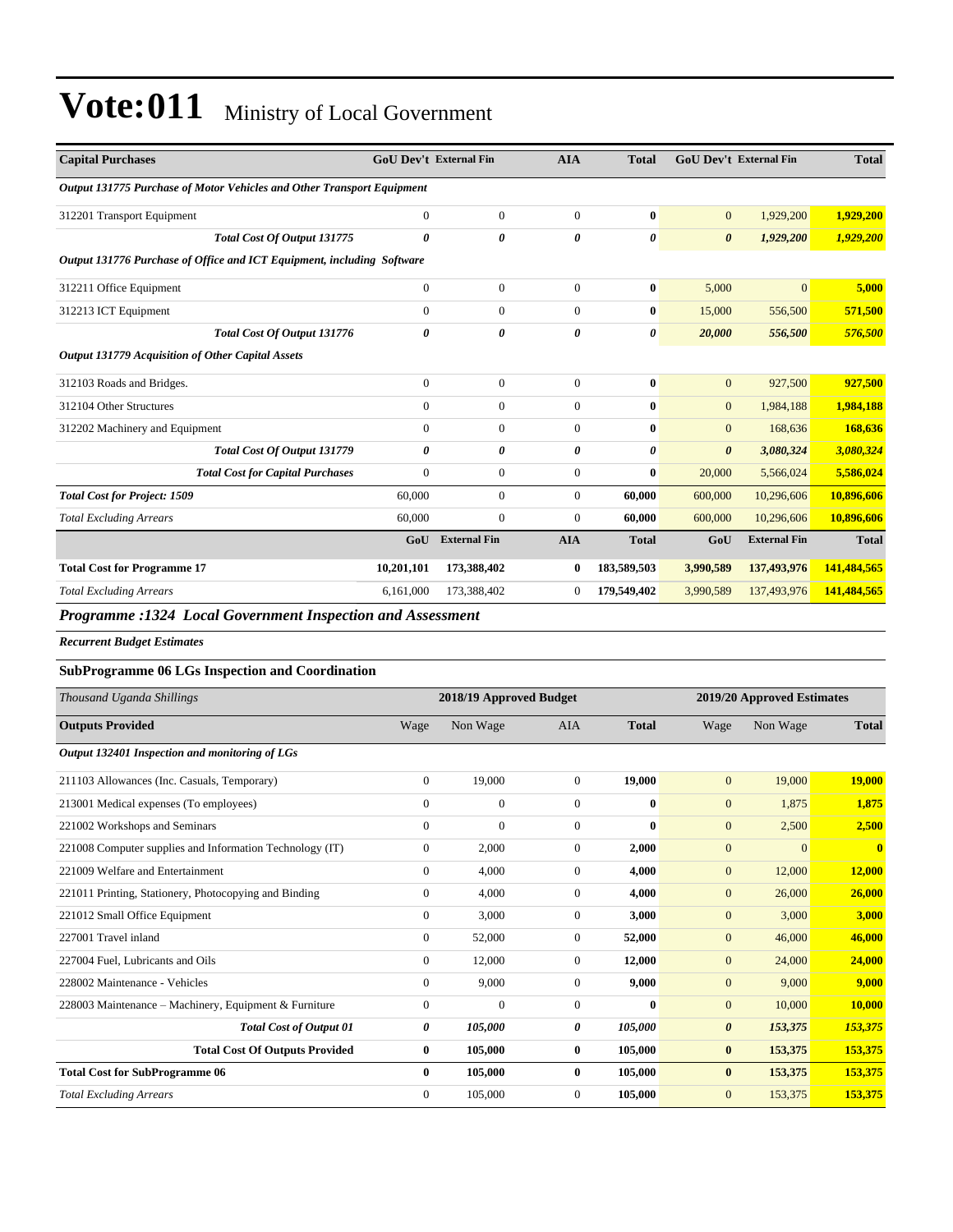#### **SubProgramme 10 District Inspection Department**

| Thousand Uganda Shillings                                                 |                  | 2018/19 Approved Budget |                  |              | 2019/20 Approved Estimates |                            |                         |
|---------------------------------------------------------------------------|------------------|-------------------------|------------------|--------------|----------------------------|----------------------------|-------------------------|
| <b>Outputs Provided</b>                                                   | Wage             | Non Wage                | AIA              | <b>Total</b> | Wage                       | Non Wage                   | <b>Total</b>            |
| Output 132401 Inspection and monitoring of LGs                            |                  |                         |                  |              |                            |                            |                         |
| 211103 Allowances (Inc. Casuals, Temporary)                               | $\boldsymbol{0}$ | 88,620                  | $\boldsymbol{0}$ | 88,620       | $\mathbf{0}$               | 88,620                     | 88,620                  |
| 213001 Medical expenses (To employees)                                    | $\boldsymbol{0}$ | 2,000                   | $\boldsymbol{0}$ | 2,000        | $\mathbf{0}$               | 3,000                      | 3,000                   |
| 221003 Staff Training                                                     | $\boldsymbol{0}$ | 3,000                   | $\boldsymbol{0}$ | 3,000        | $\mathbf{0}$               | 10,000                     | 10,000                  |
| 221007 Books, Periodicals & Newspapers                                    | $\boldsymbol{0}$ | 3,200                   | $\boldsymbol{0}$ | 3,200        | $\mathbf{0}$               | 3,500                      | 3,500                   |
| 221008 Computer supplies and Information Technology (IT)                  | $\boldsymbol{0}$ | 5,000                   | $\boldsymbol{0}$ | 5,000        | $\mathbf{0}$               | 5,000                      | 5,000                   |
| 221009 Welfare and Entertainment                                          | $\boldsymbol{0}$ | 9,200                   | $\boldsymbol{0}$ | 9,200        | $\mathbf{0}$               | 8,900                      | 8,900                   |
| 221011 Printing, Stationery, Photocopying and Binding                     | $\mathbf{0}$     | 5,000                   | $\boldsymbol{0}$ | 5,000        | $\mathbf{0}$               | 37,750                     | 37,750                  |
| 221012 Small Office Equipment                                             | $\boldsymbol{0}$ | 300                     | $\boldsymbol{0}$ | 300          | $\mathbf{0}$               | 8,000                      | 8,000                   |
| 221016 IFMS Recurrent costs                                               | $\boldsymbol{0}$ | $\boldsymbol{0}$        | $\boldsymbol{0}$ | $\bf{0}$     | $\mathbf{0}$               | 6,000                      | 6,000                   |
| 227001 Travel inland                                                      | $\boldsymbol{0}$ | 180,280                 | $\boldsymbol{0}$ | 180,280      | $\mathbf{0}$               | 153,000                    | 153,000                 |
| 227002 Travel abroad                                                      | $\boldsymbol{0}$ | 10,000                  | $\boldsymbol{0}$ | 10,000       | $\mathbf{0}$               | 30,000                     | 30,000                  |
| 227004 Fuel, Lubricants and Oils                                          | $\boldsymbol{0}$ | 15,400                  | $\boldsymbol{0}$ | 15,400       | $\mathbf{0}$               | 68,312                     | 68,312                  |
| 228002 Maintenance - Vehicles                                             | $\boldsymbol{0}$ | 15,000                  | $\boldsymbol{0}$ | 15,000       | $\mathbf{0}$               | 28,158                     | 28,158                  |
| 228003 Maintenance - Machinery, Equipment & Furniture                     | $\boldsymbol{0}$ | $\boldsymbol{0}$        | $\boldsymbol{0}$ | $\bf{0}$     | $\mathbf{0}$               | 20,000                     | 20,000                  |
| <b>Total Cost of Output 01</b>                                            | 0                | 337,000                 | 0                | 337,000      | $\boldsymbol{\theta}$      | 470,240                    | 470,240                 |
| Output 132402 Financial Management and Accoutability in LGs Strengthenned |                  |                         |                  |              |                            |                            |                         |
| 227001 Travel inland                                                      | $\boldsymbol{0}$ | 30,000                  | $\overline{0}$   | 30,000       | $\boldsymbol{0}$           | 48,312                     | 48,312                  |
| <b>Total Cost of Output 02</b>                                            | 0                | 30,000                  | 0                | 30,000       | $\boldsymbol{\theta}$      | 48,312                     | 48,312                  |
| Output 132403 Annual National Assessment of LGs                           |                  |                         |                  |              |                            |                            |                         |
| 227001 Travel inland                                                      | $\boldsymbol{0}$ | 10,000                  | $\boldsymbol{0}$ | 10,000       | $\mathbf{0}$               | 15,408                     | 15,408                  |
| <b>Total Cost of Output 03</b>                                            | 0                | 10,000                  | 0                | 10,000       | $\boldsymbol{\theta}$      | 15,408                     | 15,408                  |
| Output 132404 LG local revenue enhancement initiatives implemented        |                  |                         |                  |              |                            |                            |                         |
| 227001 Travel inland                                                      | $\boldsymbol{0}$ | 32,000                  | $\boldsymbol{0}$ | 32,000       | $\mathbf{0}$               | 35,040                     | 35,040                  |
| <b>Total Cost of Output 04</b>                                            | 0                | 32,000                  | 0                | 32,000       | $\boldsymbol{\theta}$      | 35,040                     | 35,040                  |
| <b>Total Cost Of Outputs Provided</b>                                     | 0                | 409,000                 | 0                | 409,000      | $\bf{0}$                   | 569,000                    | 569,000                 |
| <b>Total Cost for SubProgramme 10</b>                                     | $\bf{0}$         | 409,000                 | 0                | 409,000      | $\bf{0}$                   | 569,000                    | 569,000                 |
| <b>Total Excluding Arrears</b>                                            | 0                | 409,000                 | $\boldsymbol{0}$ | 409,000      | $\mathbf{0}$               | 569,000                    | 569,000                 |
| <b>SubProgramme 11 Urban Inspection Department</b>                        |                  |                         |                  |              |                            |                            |                         |
| Thousand Uganda Shillings                                                 |                  | 2018/19 Approved Budget |                  |              |                            | 2019/20 Approved Estimates |                         |
| <b>Outputs Provided</b>                                                   | Wage             | Non Wage                | AIA              | <b>Total</b> | Wage                       | Non Wage                   | <b>Total</b>            |
| Output 132401 Inspection and monitoring of LGs                            |                  |                         |                  |              |                            |                            |                         |
| 211103 Allowances (Inc. Casuals, Temporary)                               | $\boldsymbol{0}$ | 78,000                  | $\boldsymbol{0}$ | 78,000       | $\mathbf{0}$               | 80,000                     | 80,000                  |
| 221007 Books, Periodicals & Newspapers                                    | $\boldsymbol{0}$ | 800                     | $\boldsymbol{0}$ | 800          | $\mathbf{0}$               | 1,600                      | 1,600                   |
| 221009 Welfare and Entertainment                                          | $\boldsymbol{0}$ | 8,000                   | $\boldsymbol{0}$ | 8,000        | $\boldsymbol{0}$           | 8,000                      | 8,000                   |
| 221011 Printing, Stationery, Photocopying and Binding                     | $\boldsymbol{0}$ | 8,200                   | $\boldsymbol{0}$ | 8,200        | $\mathbf{0}$               | 10,000                     | 10,000                  |
| 227001 Travel inland                                                      | $\boldsymbol{0}$ | 182,000                 | $\boldsymbol{0}$ | 182,000      | $\mathbf{0}$               | 265,400                    | 265,400                 |
| 227002 Travel abroad                                                      | $\boldsymbol{0}$ | 8,000                   | $\boldsymbol{0}$ | 8,000        | $\mathbf{0}$               | $\boldsymbol{0}$           | $\overline{\mathbf{0}}$ |
| 227004 Fuel, Lubricants and Oils                                          | $\boldsymbol{0}$ | 8,000                   | $\boldsymbol{0}$ | 8,000        | $\boldsymbol{0}$           | 18,000                     | <b>18,000</b>           |
| 228002 Maintenance - Vehicles                                             | $\boldsymbol{0}$ | 10,000                  | $\boldsymbol{0}$ | 10,000       | $\boldsymbol{0}$           | 10,000                     | 10,000                  |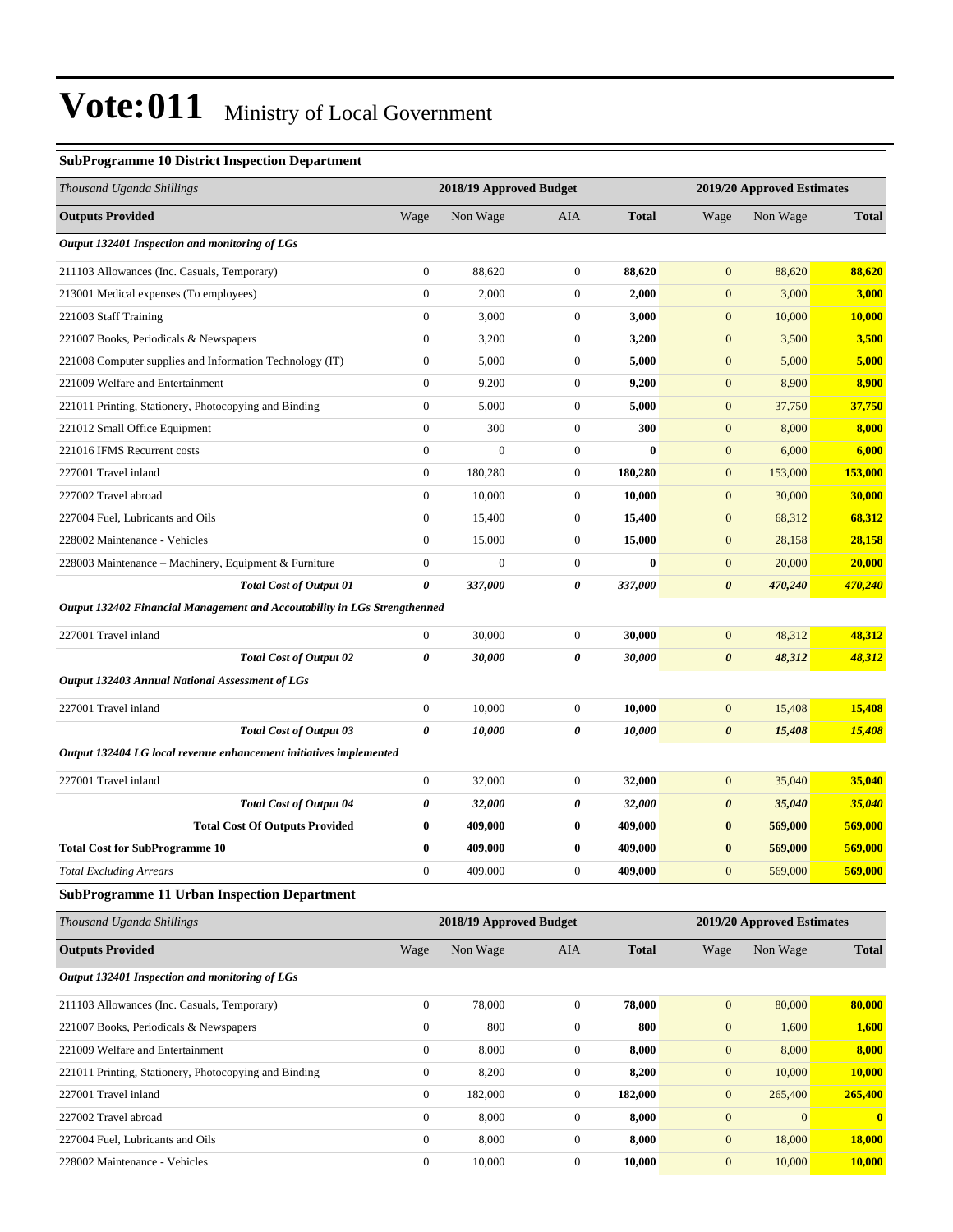| 228003 Maintenance - Machinery, Equipment & Furniture                         | $\theta$       | $\Omega$                | $\overline{0}$        | $\mathbf{0}$          | $\overline{0}$        | 20,000              | 20,000       |
|-------------------------------------------------------------------------------|----------------|-------------------------|-----------------------|-----------------------|-----------------------|---------------------|--------------|
| <b>Total Cost of Output 01</b>                                                | 0              | 303,000                 | $\boldsymbol{\theta}$ | 303,000               | $\boldsymbol{\theta}$ | 413,000             | 413,000      |
| Output 132402 Financial Management and Accoutability in LGs Strengthenned     |                |                         |                       |                       |                       |                     |              |
| 213001 Medical expenses (To employees)                                        | $\overline{0}$ | 5,000                   | $\boldsymbol{0}$      | 5,000                 | $\mathbf{0}$          | 5,000               | 5,000        |
| 223005 Electricity                                                            | $\overline{0}$ | 5.000                   | $\mathbf{0}$          | 5.000                 | $\overline{0}$        | $\Omega$            | $\bf{0}$     |
| 227001 Travel inland                                                          | $\Omega$       | 10,000                  | $\mathbf{0}$          | 10,000                | $\overline{0}$        | 15,000              | 15,000       |
| <b>Total Cost of Output 02</b>                                                | $\theta$       | 20,000                  | $\boldsymbol{\theta}$ | 20,000                | $\boldsymbol{\theta}$ | 20,000              | 20,000       |
| Output 132404 LG local revenue enhancement initiatives implemented            |                |                         |                       |                       |                       |                     |              |
| 227001 Travel inland                                                          | $\overline{0}$ | 20,000                  | $\mathbf{0}$          | 20,000                | $\mathbf{0}$          | 20,000              | 20,000       |
| <b>Total Cost of Output 04</b>                                                | 0              | 20,000                  | 0                     | 20,000                | $\boldsymbol{\theta}$ | 20,000              | 20,000       |
| Output 132405 Policies, Guidelines, Strategies developed                      |                |                         |                       |                       |                       |                     |              |
| 221009 Welfare and Entertainment                                              | $\overline{0}$ | $\Omega$                | $\overline{0}$        | $\bf{0}$              | $\overline{0}$        | 10,000              | 10,000       |
| 221011 Printing, Stationery, Photocopying and Binding                         | $\theta$       | $\Omega$                | $\overline{0}$        | $\mathbf{0}$          | $\overline{0}$        | 30,000              | 30,000       |
| 227001 Travel inland                                                          | $\overline{0}$ | $\mathbf{0}$            | $\mathbf{0}$          | $\bf{0}$              | $\overline{0}$        | 15,000              | 15,000       |
| 227004 Fuel, Lubricants and Oils                                              | $\theta$       | $\Omega$                | $\overline{0}$        | $\mathbf{0}$          | $\overline{0}$        | 15,000              | 15,000       |
| 228002 Maintenance - Vehicles                                                 | $\Omega$       | $\Omega$                | $\mathbf{0}$          | $\bf{0}$              | $\mathbf{0}$          | 10,000              | 10,000       |
| 228003 Maintenance - Machinery, Equipment & Furniture                         | $\overline{0}$ | $\mathbf{0}$            | $\boldsymbol{0}$      | $\bf{0}$              | $\overline{0}$        | 20,000              | 20,000       |
| <b>Total Cost of Output 05</b>                                                | 0              | $\theta$                | $\boldsymbol{\theta}$ | $\boldsymbol{\theta}$ | $\boldsymbol{\theta}$ | 100,000             | 100,000      |
| <b>Total Cost Of Outputs Provided</b>                                         | $\bf{0}$       | 343,000                 | $\bf{0}$              | 343,000               | $\bf{0}$              | 553,000             | 553,000      |
| <b>Total Cost for SubProgramme 11</b>                                         | $\bf{0}$       | 343,000                 | $\bf{0}$              | 343,000               | $\bf{0}$              | 553,000             | 553,000      |
| <b>Total Excluding Arrears</b>                                                | $\overline{0}$ | 343,000                 | $\boldsymbol{0}$      | 343,000               | $\overline{0}$        | 553,000             | 553,000      |
| N/A                                                                           |                |                         |                       |                       |                       |                     |              |
|                                                                               |                | <b>GoU</b> External Fin | <b>AIA</b>            | <b>Total</b>          | GoU                   | <b>External Fin</b> | <b>Total</b> |
| <b>Total Cost for Programme 24</b>                                            | 857,000        | $\bf{0}$                | $\bf{0}$              | 857,000               | 1,275,375             | $\bf{0}$            | 1,275,375    |
| <b>Total Excluding Arrears</b>                                                | 857,000        | $\Omega$                | $\Omega$              | 857,000               | 1,275,375             | $\Omega$            | 1,275,375    |
| Programme :1349 General Administration, Policy, Planning and Support Services |                |                         |                       |                       |                       |                     |              |

*Recurrent Budget Estimates*

#### **SubProgramme 01 Finance and Administration**

| Thousand Uganda Shillings                                                   |                | 2018/19 Approved Budget |              |              | 2019/20 Approved Estimates |          |              |
|-----------------------------------------------------------------------------|----------------|-------------------------|--------------|--------------|----------------------------|----------|--------------|
| <b>Outputs Provided</b>                                                     | Wage           | Non Wage                | AIA          | <b>Total</b> | Wage                       | Non Wage | <b>Total</b> |
| <b>Output 134922 Ministry Support Services (Finance and Administration)</b> |                |                         |              |              |                            |          |              |
| 211103 Allowances (Inc. Casuals, Temporary)                                 | $\overline{0}$ | 116,000                 | $\Omega$     | 116,000      | $\overline{0}$             | 320,000  | 320,000      |
| 213001 Medical expenses (To employees)                                      | $\mathbf{0}$   | 10,000                  | $\theta$     | 10,000       | $\overline{0}$             | 10,000   | 10,000       |
| 213002 Incapacity, death benefits and funeral expenses                      | $\mathbf{0}$   | 37,000                  | $\mathbf{0}$ | 37,000       | $\overline{0}$             | 35,960   | 35,960       |
| 221001 Advertising and Public Relations                                     | $\mathbf{0}$   | 30,000                  | $\Omega$     | 30,000       | $\overline{0}$             | 30,000   | 30,000       |
| 221003 Staff Training                                                       | $\mathbf{0}$   | 25,000                  | $\mathbf{0}$ | 25,000       | $\overline{0}$             | 50,000   | 50,000       |
| 221007 Books, Periodicals & Newspapers                                      | $\mathbf{0}$   | $\mathbf{0}$            | $\Omega$     | $\mathbf{0}$ | $\mathbf{0}$               | 30,000   | 30,000       |
| 221008 Computer supplies and Information Technology (IT)                    | $\mathbf{0}$   | 15,000                  | $\mathbf{0}$ | 15,000       | $\mathbf{0}$               | 15,000   | 15,000       |
| 221009 Welfare and Entertainment                                            | $\overline{0}$ | 60,000                  | $\mathbf{0}$ | 60,000       | $\overline{0}$             | 70,000   | 70,000       |
| 221011 Printing, Stationery, Photocopying and Binding                       | $\mathbf{0}$   | 50,000                  | $\Omega$     | 50,000       | $\mathbf{0}$               | 130,000  | 130,000      |
| 221012 Small Office Equipment                                               | $\mathbf{0}$   | 22,000                  | $\theta$     | 22,000       | $\mathbf{0}$               | 50,000   | 50,000       |
| 221016 IFMS Recurrent costs                                                 | $\Omega$       | 25,000                  | $\Omega$     | 25,000       | $\mathbf{0}$               | 50,000   | 50,000       |
| 222001 Telecommunications                                                   | $\mathbf{0}$   | 40,000                  | $\Omega$     | 40,000       | $\mathbf{0}$               | 40,000   | 40,000       |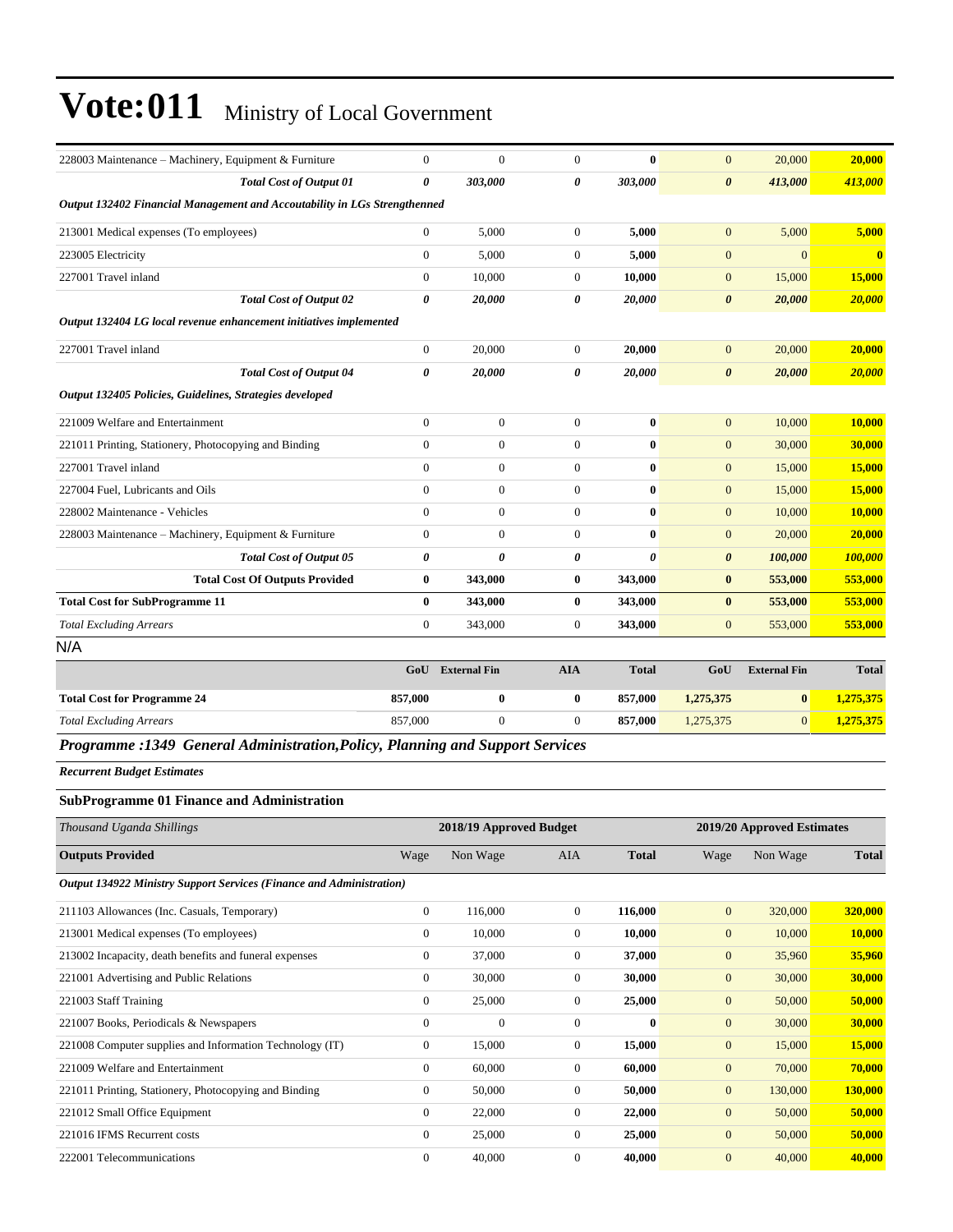| 222002 Postage and Courier                                                  | $\boldsymbol{0}$ | 12,000                  | $\boldsymbol{0}$ | 12,000       | $\mathbf{0}$          | $\mathbf{0}$               | $\overline{\mathbf{0}}$ |
|-----------------------------------------------------------------------------|------------------|-------------------------|------------------|--------------|-----------------------|----------------------------|-------------------------|
| 223003 Rent – (Produced Assets) to private entities                         | $\boldsymbol{0}$ | 2,000,000               | $\boldsymbol{0}$ | 2,000,000    | $\boldsymbol{0}$      | 2,000,000                  | 2,000,000               |
| 223004 Guard and Security services                                          | $\boldsymbol{0}$ | 120,000                 | $\boldsymbol{0}$ | 120,000      | $\boldsymbol{0}$      | 120,000                    | 120,000                 |
| 223005 Electricity                                                          | $\boldsymbol{0}$ | 93,000                  | $\boldsymbol{0}$ | 93,000       | $\boldsymbol{0}$      | 93,000                     | 93,000                  |
| 224004 Cleaning and Sanitation                                              | $\boldsymbol{0}$ | 60,000                  | $\boldsymbol{0}$ | 60,000       | $\boldsymbol{0}$      | 80,000                     | 80,000                  |
| 225001 Consultancy Services- Short term                                     | $\boldsymbol{0}$ | 60,000                  | $\mathbf{0}$     | 60,000       | $\mathbf{0}$          | $\mathbf{0}$               | $\mathbf{0}$            |
| 227001 Travel inland                                                        | $\boldsymbol{0}$ | 240,000                 | $\boldsymbol{0}$ | 240,000      | $\boldsymbol{0}$      | 60,000                     | 60,000                  |
| 227002 Travel abroad                                                        | $\boldsymbol{0}$ | 55,900                  | $\boldsymbol{0}$ | 55,900       | $\mathbf{0}$          | 55,900                     | 55,900                  |
| 227004 Fuel, Lubricants and Oils                                            | $\boldsymbol{0}$ | 45,000                  | $\boldsymbol{0}$ | 45,000       | $\boldsymbol{0}$      | 45,000                     | 45,000                  |
| 228002 Maintenance - Vehicles                                               | $\mathbf{0}$     | 20,000                  | $\boldsymbol{0}$ | 20,000       | $\boldsymbol{0}$      | 90,000                     | 90,000                  |
| 228003 Maintenance – Machinery, Equipment & Furniture                       | $\boldsymbol{0}$ | 35,000                  | $\mathbf{0}$     | 35,000       | $\boldsymbol{0}$      | 35,000                     | 35,000                  |
| 228004 Maintenance – Other                                                  | $\boldsymbol{0}$ | 12,000                  | $\mathbf{0}$     | 12,000       | $\boldsymbol{0}$      | 12,000                     | 12,000                  |
| <b>Total Cost of Output 22</b>                                              | 0                | 3,182,900               | 0                | 3,182,900    | $\boldsymbol{\theta}$ | 3,421,860                  | 3,421,860               |
| <b>Output 134923 Ministerial and Top Management Services</b>                |                  |                         |                  |              |                       |                            |                         |
| 211103 Allowances (Inc. Casuals, Temporary)                                 | $\boldsymbol{0}$ | 88,030                  | $\boldsymbol{0}$ | 88,030       | $\boldsymbol{0}$      | 143,170                    | 143,170                 |
| 213002 Incapacity, death benefits and funeral expenses                      | $\boldsymbol{0}$ | 30,000                  | $\boldsymbol{0}$ | 30,000       | $\mathbf{0}$          | 30,000                     | 30,000                  |
| 221001 Advertising and Public Relations                                     | $\boldsymbol{0}$ | 50,500                  | $\boldsymbol{0}$ | 50,500       | $\boldsymbol{0}$      | 50,000                     | 50,000                  |
| 221002 Workshops and Seminars                                               | $\boldsymbol{0}$ | 10,000                  | $\boldsymbol{0}$ | 10,000       | $\boldsymbol{0}$      | 40,000                     | 40,000                  |
| 221011 Printing, Stationery, Photocopying and Binding                       | $\boldsymbol{0}$ | $\boldsymbol{0}$        | $\boldsymbol{0}$ | $\bf{0}$     | $\mathbf{0}$          | 100,000                    | 100,000                 |
| 221012 Small Office Equipment                                               | $\mathbf{0}$     | $\boldsymbol{0}$        | $\boldsymbol{0}$ | $\bf{0}$     | $\mathbf{0}$          | 10,000                     | 10,000                  |
| 221016 IFMS Recurrent costs                                                 | $\boldsymbol{0}$ | $\mathbf{0}$            | $\boldsymbol{0}$ | $\bf{0}$     | $\mathbf{0}$          | 6,000                      | 6,000                   |
| 221017 Subscriptions                                                        | $\boldsymbol{0}$ | 60,000                  | $\mathbf{0}$     | 60,000       | $\mathbf{0}$          | 60,000                     | 60,000                  |
| 223004 Guard and Security services                                          | $\boldsymbol{0}$ | $\mathbf{0}$            | $\boldsymbol{0}$ | $\bf{0}$     | $\boldsymbol{0}$      | 10,000                     | <b>10,000</b>           |
| 223005 Electricity                                                          | $\mathbf{0}$     | 20,000                  | $\boldsymbol{0}$ | 20,000       | $\boldsymbol{0}$      | 10,000                     | 10,000                  |
| 227001 Travel inland                                                        | $\boldsymbol{0}$ | 172,000                 | $\boldsymbol{0}$ | 172,000      | $\mathbf{0}$          | 212,000                    | 212,000                 |
| 227002 Travel abroad                                                        | $\boldsymbol{0}$ | 68,510                  | $\boldsymbol{0}$ | 68,510       | $\mathbf{0}$          | 68,510                     | 68,510                  |
| 227004 Fuel, Lubricants and Oils                                            | $\boldsymbol{0}$ | 32,290                  | $\boldsymbol{0}$ | 32,290       | $\boldsymbol{0}$      | 66,790                     | 66,790                  |
| 228002 Maintenance - Vehicles                                               | $\boldsymbol{0}$ | 20,670                  | $\boldsymbol{0}$ | 20,670       | $\boldsymbol{0}$      | 54,654                     | 54,654                  |
| 228003 Maintenance - Machinery, Equipment & Furniture                       | $\boldsymbol{0}$ | $\mathbf{0}$            | $\boldsymbol{0}$ | $\bf{0}$     | $\boldsymbol{0}$      | 60,000                     | 60,000                  |
| <b>Total Cost of Output 23</b>                                              | 0                | 552,000                 | 0                | 552,000      | $\pmb{\theta}$        | 921,124                    | 921,124                 |
| <b>Total Cost Of Outputs Provided</b>                                       | $\bf{0}$         | 3,734,900               | $\bf{0}$         | 3,734,900    | $\bf{0}$              | 4,342,984                  | 4.342.984               |
| <b>Arrears</b>                                                              | Wage             | Non Wage                | AIA              | <b>Total</b> | Wage                  | Non Wage                   | <b>Total</b>            |
| Output 134999 Arrears                                                       |                  |                         |                  |              |                       |                            |                         |
| 321605 Domestic arrears (Budgeting)                                         | $\boldsymbol{0}$ | 562,790                 | $\boldsymbol{0}$ | 562,790      | $\boldsymbol{0}$      | 377,204                    | 377,204                 |
| <b>Total Cost of Output 99</b>                                              | $\pmb{\theta}$   | 562,790                 | $\pmb{\theta}$   | 562,790      | $\pmb{\theta}$        | 377,204                    | 377,204                 |
| <b>Total Cost Of Arrears</b>                                                | $\bf{0}$         | 562,790                 | $\bf{0}$         | 562,790      | $\bf{0}$              | 377,204                    | 377,204                 |
| <b>Total Cost for SubProgramme 01</b>                                       | $\bf{0}$         | 4,297,690               | $\bf{0}$         | 4,297,690    | $\bf{0}$              | 4,720,187                  | 4,720,187               |
| <b>Total Excluding Arrears</b>                                              | $\boldsymbol{0}$ | 3,734,900               | $\boldsymbol{0}$ | 3,734,900    | $\boldsymbol{0}$      | 4,342,984                  | 4,342,984               |
| SubProgramme 04 Policy & Planning Department                                |                  |                         |                  |              |                       |                            |                         |
| Thousand Uganda Shillings                                                   |                  | 2018/19 Approved Budget |                  |              |                       | 2019/20 Approved Estimates |                         |
| <b>Outputs Provided</b>                                                     | Wage             | Non Wage                | AIA              | <b>Total</b> | Wage                  | Non Wage                   | <b>Total</b>            |
| Output 134924 LGs supported in the policy, planing and budgeting functions. |                  |                         |                  |              |                       |                            |                         |
| 211103 Allowances (Inc. Casuals, Temporary)                                 | $\boldsymbol{0}$ | 72,000                  | $\boldsymbol{0}$ | 72,000       | $\mathbf{0}$          | 72,000                     | 72,000                  |
| 213001 Medical expenses (To employees)                                      | $\boldsymbol{0}$ | 2,000                   | $\boldsymbol{0}$ | 2,000        | $\boldsymbol{0}$      | 2,000                      | 2,000                   |
|                                                                             |                  |                         |                  |              |                       |                            |                         |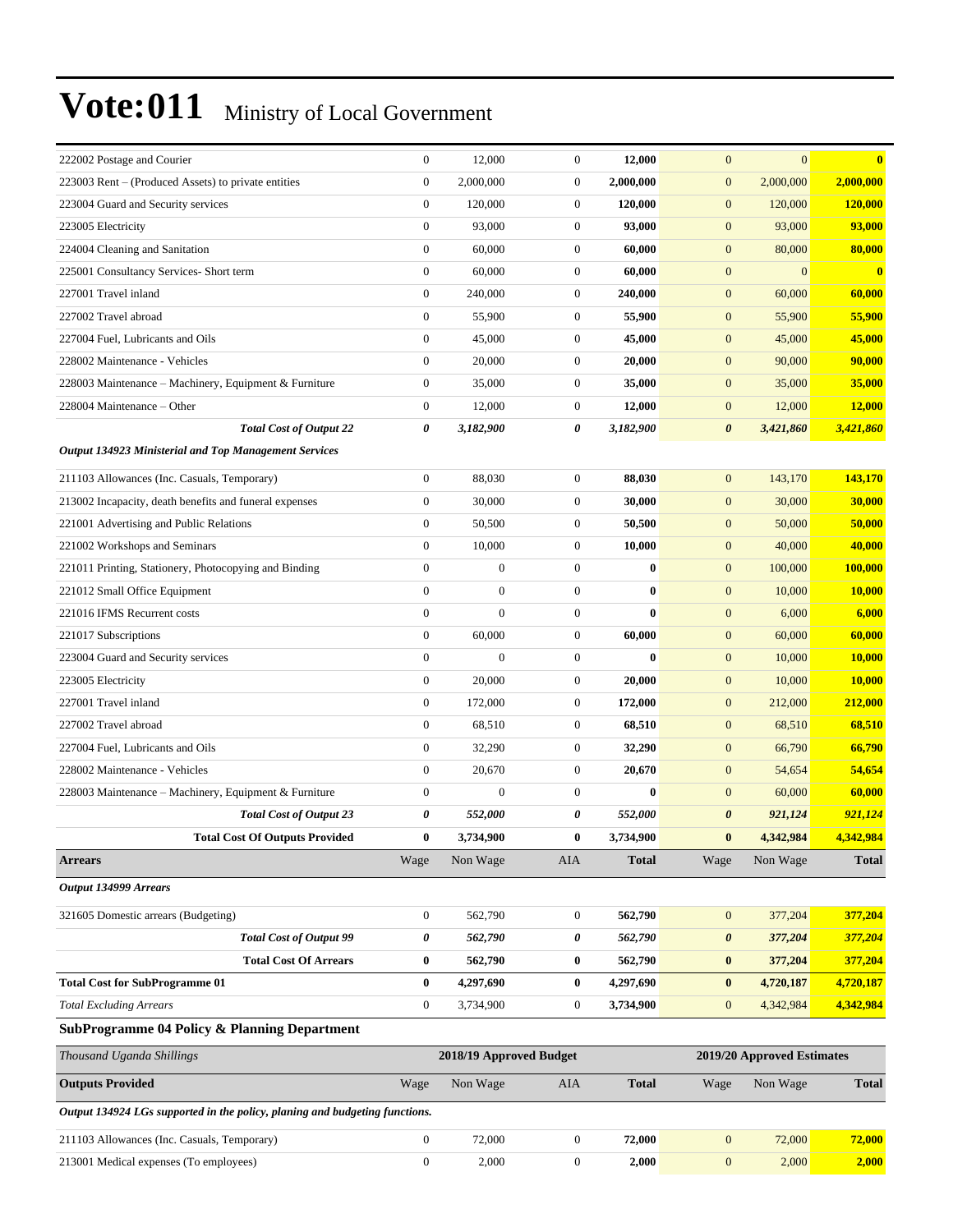| $\Omega$       | 56,000       | $\Omega$              | 56,000                  | $\overline{0}$        | 48,100   | 48,100                     |
|----------------|--------------|-----------------------|-------------------------|-----------------------|----------|----------------------------|
| $\mathbf{0}$   | 12,000       | $\theta$              | 12.000                  | $\overline{0}$        | 21,000   | 21,000                     |
| $\Omega$       | 5,435        | $\Omega$              | 5,435                   | $\overline{0}$        | $\Omega$ | $\mathbf{0}$               |
| $\Omega$       | 10,000       | $\theta$              | 10,000                  | $\mathbf{0}$          | 12,000   | 12,000                     |
| $\overline{0}$ | 133,000      | $\mathbf{0}$          | 133,000                 | $\overline{0}$        | 195,500  | 195,500                    |
| $\mathbf{0}$   | 4,000        | $\theta$              | 4.000                   | $\overline{0}$        | 10,000   | 10,000                     |
| $\Omega$       | $\Omega$     | $\theta$              | $\bf{0}$                | $\overline{0}$        | 12,000   | 12,000                     |
| $\Omega$       | 161,000      | $\theta$              | 161,000                 | $\mathbf{0}$          | 120,000  | 120,000                    |
| $\Omega$       | 8.000        | $\theta$              | 8.000                   | $\overline{0}$        | 22,400   | 22,400                     |
| $\theta$       | 56,198       | $\theta$              | 56,198                  | $\overline{0}$        | 75,000   | 75,000                     |
| $\Omega$       | 25,000       | $\theta$              | 25,000                  | $\overline{0}$        | 40,000   | 40,000                     |
| $\mathbf{0}$   | $\mathbf{0}$ | $\theta$              | $\bf{0}$                | $\overline{0}$        | 50,000   | 50,000                     |
| 0              | 544,633      | $\boldsymbol{\theta}$ | 544,633                 | $\boldsymbol{\theta}$ | 680,000  | 680,000                    |
| $\bf{0}$       | 544,633      | $\bf{0}$              | 544,633                 | $\bf{0}$              | 680,000  | 680,000                    |
| $\mathbf{0}$   | 544,633      | $\bf{0}$              | 544,633                 | $\bf{0}$              | 680,000  | 680,000                    |
| $\Omega$       | 544,633      | $\theta$              | 544,633                 | $\overline{0}$        | 680,000  | 680,000                    |
|                |              |                       |                         |                       |          |                            |
|                |              |                       |                         |                       |          |                            |
| Wage           | Non Wage     | <b>AIA</b>            | <b>Total</b>            | Wage                  | Non Wage | <b>Total</b>               |
|                |              |                       |                         |                       |          |                            |
| $\mathbf{0}$   | 9.000        | $\theta$              | 9.000                   | $\overline{0}$        | 15,000   | 15,000                     |
| $\Omega$       | 2,000        | $\theta$              | 2,000                   | $\overline{0}$        | 6,000    | 6,000                      |
|                |              |                       | 2018/19 Approved Budget |                       |          | 2019/20 Approved Estimates |

| 211103 Allowances (Inc. Casuals, Temporary)              | v              | 9,000        | v              | Y,UUU    | $\mathbf{U}$<br><b>15,000</b>    | 13,000  |
|----------------------------------------------------------|----------------|--------------|----------------|----------|----------------------------------|---------|
| 213001 Medical expenses (To employees)                   | $\overline{0}$ | 2,000        | $\mathbf{0}$   | 2,000    | $\overline{0}$<br>6,000          | 6,000   |
| 221003 Staff Training                                    | $\overline{0}$ | 4,000        | $\overline{0}$ | 4,000    | 18,000<br>$\overline{0}$         | 18,000  |
| 221008 Computer supplies and Information Technology (IT) | $\theta$       | 4,000        | $\overline{0}$ | 4,000    | $\overline{0}$<br>6,000          | 6,000   |
| 221009 Welfare and Entertainment                         | $\mathbf{0}$   | 2,000        | $\mathbf{0}$   | 2,000    | $\overline{0}$<br>10,000         | 10,000  |
| 221011 Printing, Stationery, Photocopying and Binding    | $\mathbf{0}$   | 1,000        | $\theta$       | 1,000    | $\overline{0}$<br>16,000         | 16,000  |
| 221016 IFMS Recurrent costs                              | $\Omega$       | $\mathbf{0}$ | $\mathbf{0}$   | $\bf{0}$ | $\overline{0}$<br>60,000         | 60,000  |
| 221017 Subscriptions                                     | $\mathbf{0}$   | $\mathbf{0}$ | $\theta$       | $\bf{0}$ | 6,000<br>$\overline{0}$          | 6,000   |
| 227001 Travel inland                                     | $\overline{0}$ | 40,000       | $\mathbf{0}$   | 40,000   | $\overline{0}$<br>45,000         | 45,000  |
| 227002 Travel abroad                                     | $\overline{0}$ | 6,000        | $\theta$       | 6,000    | $\overline{0}$<br>4,000          | 4,000   |
| 227004 Fuel, Lubricants and Oils                         | $\overline{0}$ | 4,000        | $\mathbf{0}$   | 4,000    | $\overline{0}$<br>16,000         | 16,000  |
| 228002 Maintenance - Vehicles                            | $\overline{0}$ | 2,000        | $\mathbf{0}$   | 2,000    | 2,000<br>$\overline{0}$          | 2,000   |
| <b>Total Cost of Output 21</b>                           | 0              | 74,000       | 0              | 74,000   | $\boldsymbol{\theta}$<br>204,000 | 204,000 |
| <b>Total Cost Of Outputs Provided</b>                    | $\bf{0}$       | 74,000       | $\bf{0}$       | 74,000   | $\bf{0}$<br>204,000              | 204,000 |
| <b>Total Cost for SubProgramme 05</b>                    | $\bf{0}$       | 74,000       | $\bf{0}$       | 74,000   | 204,000<br>$\bf{0}$              | 204,000 |
| <b>Total Excluding Arrears</b>                           | $\mathbf{0}$   | 74,000       | $\mathbf{0}$   | 74,000   | $\overline{0}$<br>204,000        | 204,000 |

#### **SubProgramme 13 Human Resource Department**

| Thousand Uganda Shillings                               |           | 2018/19 Approved Budget |     | 2019/20 Approved Estimates |           |          |              |
|---------------------------------------------------------|-----------|-------------------------|-----|----------------------------|-----------|----------|--------------|
| <b>Outputs Provided</b>                                 | Wage      | Non Wage                | AIA | <b>Total</b>               | Wage      | Non Wage | <b>Total</b> |
| <b>Output 134919 Human Resource Management Services</b> |           |                         |     |                            |           |          |              |
| 211101 General Staff Salaries                           | 8,568,703 |                         |     | 8.568.703                  | 8,568,703 |          | 8,568,703    |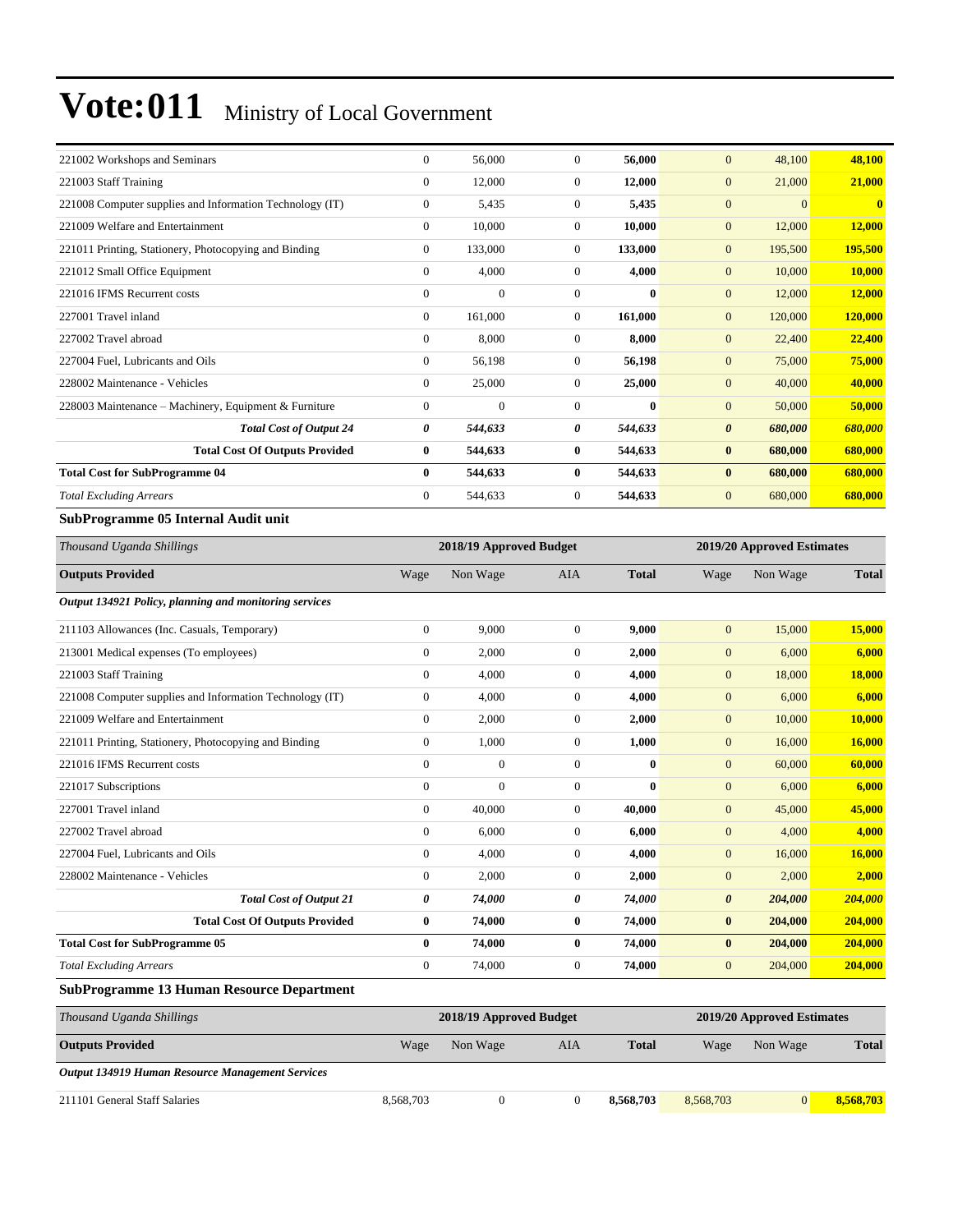| 211103 Allowances (Inc. Casuals, Temporary)               | $\overline{0}$        | 15,000           | $\overline{0}$        | 15,000         | $\mathbf{0}$          | 34,000    | 34,000       |
|-----------------------------------------------------------|-----------------------|------------------|-----------------------|----------------|-----------------------|-----------|--------------|
| 212102 Pension for General Civil Service                  | $\boldsymbol{0}$      | 2,650,820        | $\mathbf{0}$          | 2,650,820      | $\mathbf{0}$          | 3,049,996 | 3,049,996    |
| 213001 Medical expenses (To employees)                    | $\boldsymbol{0}$      | 2,000            | $\mathbf{0}$          | 2,000          | $\mathbf{0}$          | 28,000    | 28,000       |
| 213004 Gratuity Expenses                                  | $\overline{0}$        | 1,521,492        | $\mathbf{0}$          | 1,521,492      | $\mathbf{0}$          | 1,521,492 | 1,521,492    |
| 221002 Workshops and Seminars                             | $\boldsymbol{0}$      | 55,000           | $\boldsymbol{0}$      | 55,000         | $\boldsymbol{0}$      | 57,000    | 57,000       |
| 221003 Staff Training                                     | $\boldsymbol{0}$      | 100,000          | $\mathbf{0}$          | 100,000        | $\boldsymbol{0}$      | 90,000    | 90,000       |
| 221009 Welfare and Entertainment                          | $\boldsymbol{0}$      | 2,000            | $\boldsymbol{0}$      | 2,000          | $\mathbf{0}$          | 10,000    | 10,000       |
| 221011 Printing, Stationery, Photocopying and Binding     | $\overline{0}$        | 10,000           | $\boldsymbol{0}$      | 10,000         | $\mathbf{0}$          | 20,000    | 20,000       |
| 221012 Small Office Equipment                             | $\boldsymbol{0}$      | $\overline{0}$   | $\boldsymbol{0}$      | $\bf{0}$       | $\mathbf{0}$          | 10,000    | 10,000       |
| 221020 IPPS Recurrent Costs                               | $\boldsymbol{0}$      | 25,000           | $\mathbf{0}$          | 25,000         | $\mathbf{0}$          | 25,000    | 25,000       |
| 227001 Travel inland                                      | $\boldsymbol{0}$      | 53,000           | $\boldsymbol{0}$      | 53,000         | $\mathbf{0}$          | 135,000   | 135,000      |
| 227002 Travel abroad                                      | $\boldsymbol{0}$      | 10,000           | $\mathbf{0}$          | 10,000         | $\mathbf{0}$          | 7,508     | 7,508        |
| 227004 Fuel, Lubricants and Oils                          | $\mathbf{0}$          | 14,000           | $\boldsymbol{0}$      | 14,000         | $\mathbf{0}$          | 30,000    | 30,000       |
| 228002 Maintenance - Vehicles                             | $\mathbf{0}$          | 4,000            | $\mathbf{0}$          | 4,000          | $\mathbf{0}$          | 20,000    | 20,000       |
| 228003 Maintenance - Machinery, Equipment & Furniture     | $\mathbf{0}$          | $\mathbf{0}$     | $\boldsymbol{0}$      | $\bf{0}$       | $\boldsymbol{0}$      | 13,472    | 13,472       |
| <b>Total Cost of Output 19</b>                            | 8,568,703             | 4,462,312        | 0                     | 13,031,015     | 8,568,703             | 5,051,468 | 13,620,171   |
| <b>Output 134920 Records Management Services</b>          |                       |                  |                       |                |                       |           |              |
| 211103 Allowances (Inc. Casuals, Temporary)               | $\boldsymbol{0}$      | 14,000           | $\boldsymbol{0}$      | 14,000         | $\mathbf{0}$          | 20,000    | 20,000       |
| 221003 Staff Training                                     | $\boldsymbol{0}$      | 4,000            | $\boldsymbol{0}$      | 4,000          | $\mathbf{0}$          | 20,000    | 20,000       |
| 221009 Welfare and Entertainment                          | $\boldsymbol{0}$      | 5,000            | $\mathbf{0}$          | 5,000          | $\mathbf{0}$          | 16,000    | 16,000       |
| 221012 Small Office Equipment                             | $\mathbf{0}$          | 4,000            | $\mathbf{0}$          | 4,000          | $\mathbf{0}$          | 10,000    | 10,000       |
| 222002 Postage and Courier                                | $\mathbf{0}$          | 5,000            | $\boldsymbol{0}$      | 5,000          | $\boldsymbol{0}$      | 5,000     | 5,000        |
| 227001 Travel inland                                      | $\boldsymbol{0}$      | 40,000           | $\mathbf{0}$          | 40,000         | $\mathbf{0}$          | 50,000    | 50,000       |
| 227004 Fuel, Lubricants and Oils                          | $\mathbf{0}$          | 4,000            | $\mathbf{0}$          | 4,000          | $\mathbf{0}$          | 5,000     | 5,000        |
| <b>Total Cost of Output 20</b>                            | 0                     | 76,000           | $\boldsymbol{\theta}$ | 76,000         | $\boldsymbol{\theta}$ | 126,000   | 126,000      |
| <b>Total Cost Of Outputs Provided</b>                     | 8,568,703             | 4,538,312        | $\bf{0}$              | 13,107,015     | 8,568,703             | 5,177,468 | 13,746,171   |
| <b>Arrears</b>                                            | Wage                  | Non Wage         | <b>AIA</b>            | <b>Total</b>   | Wage                  | Non Wage  | <b>Total</b> |
| Output 134999 Arrears                                     |                       |                  |                       |                |                       |           |              |
| 321608 General Public Service Pension arrears (Budgeting) | $\boldsymbol{0}$      | $\boldsymbol{0}$ | $\boldsymbol{0}$      | $\bf{0}$       | $\mathbf{0}$          | 130,000   | 130,000      |
| <b>Total Cost of Output 99</b>                            | $\boldsymbol{\theta}$ | 0                | $\pmb{\theta}$        | $\pmb{\theta}$ | $\boldsymbol{\theta}$ | 130,000   | 130,000      |
| <b>Total Cost Of Arrears</b>                              | $\bf{0}$              | 0                | $\bf{0}$              | $\bf{0}$       | $\bf{0}$              | 130,000   | 130,000      |
| <b>Total Cost for SubProgramme 13</b>                     | 8,568,703             | 4,538,312        | $\bf{0}$              | 13,107,015     | 8,568,703             | 5,307,468 | 13,876,171   |
| <b>Total Excluding Arrears</b>                            | 8,568,703             | 4,538,312        | $\mathbf{0}$          | 13,107,015     | 8,568,703             | 5,177,468 | 13,746,171   |
| <b>Development Budget Estimates</b>                       |                       |                  |                       |                |                       |           |              |

#### **Project 1307 Support to Ministry of Local Government**

| Thousand Uganda Shillings                             |                                      | 2018/19 Approved Budget | 2019/20 Approved Estimates |              |                               |                |              |
|-------------------------------------------------------|--------------------------------------|-------------------------|----------------------------|--------------|-------------------------------|----------------|--------------|
| <b>Outputs Provided</b>                               | <b>GoU Dev't External Fin</b><br>AIA |                         |                            | Total        | <b>GoU Dev't External Fin</b> |                |              |
| Output 134919 Human Resource Management Services      |                                      |                         |                            |              |                               |                |              |
| 213001 Medical expenses (To employees)                | $\Omega$                             | $\Omega$                | $\Omega$                   | $\mathbf{0}$ | 20,000                        | $\overline{0}$ | 20,000       |
| 221002 Workshops and Seminars                         | $\Omega$                             | $\Omega$                | $\Omega$                   | $\bf{0}$     | 30,000                        | $\overline{0}$ | 30,000       |
| 221003 Staff Training                                 | $\Omega$                             | $\mathbf{0}$            | $\theta$                   | $\bf{0}$     | 523,000                       | $\overline{0}$ | 523,000      |
| 221011 Printing, Stationery, Photocopying and Binding | $\mathbf{0}$                         | $\mathbf{0}$            | $\theta$                   | $\bf{0}$     | 14,000                        | $\overline{0}$ | 14,000       |
| 225001 Consultancy Services- Short term               | 120,000                              | $\mathbf{0}$            | $\Omega$                   | 120.000      | $\overline{0}$                | $\Omega$       | $\mathbf{0}$ |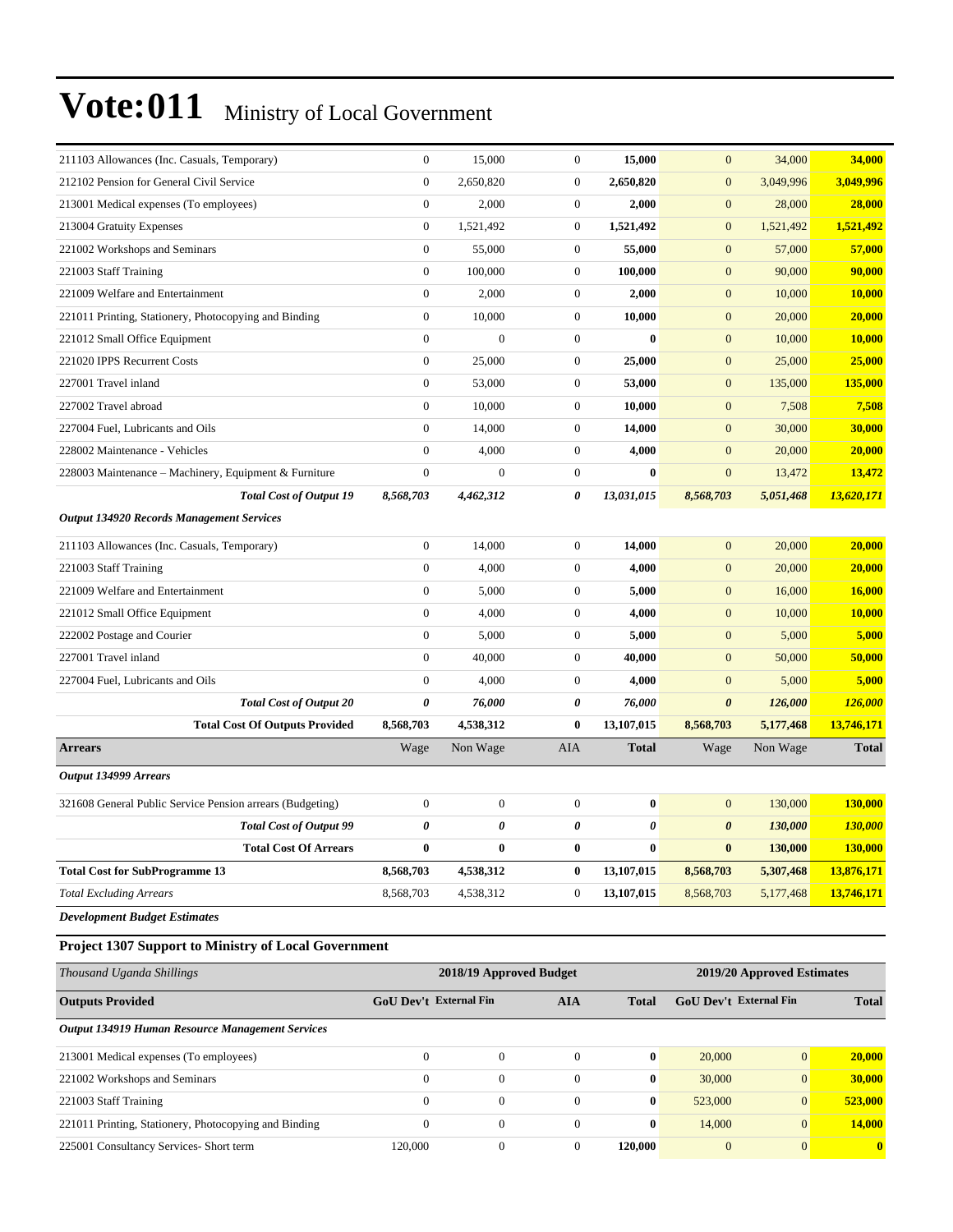| 227001 Travel inland                                                        | $\overline{0}$         | $\boldsymbol{0}$ | $\mathbf{0}$     | $\bf{0}$              | 60,000                | $\overline{0}$         | 60,000                |
|-----------------------------------------------------------------------------|------------------------|------------------|------------------|-----------------------|-----------------------|------------------------|-----------------------|
| Total Cost Of Output 134919                                                 | 120,000                | 0                | 0                | 120,000               | 647,000               | $\boldsymbol{\theta}$  | 647,000               |
| <b>Output 134920 Records Management Services</b>                            |                        |                  |                  |                       |                       |                        |                       |
| 225001 Consultancy Services- Short term                                     | 390,000                | $\boldsymbol{0}$ | $\mathbf{0}$     | 390,000               | $\mathbf{0}$          | $\boldsymbol{0}$       | $\bf{0}$              |
| Total Cost Of Output 134920                                                 | 390,000                | 0                | 0                | 390,000               | $\boldsymbol{\theta}$ | $\boldsymbol{\theta}$  | $\boldsymbol{\theta}$ |
| Output 134921 Policy, planning and monitoring services                      |                        |                  |                  |                       |                       |                        |                       |
| 227001 Travel inland                                                        | $\boldsymbol{0}$       | $\boldsymbol{0}$ | $\boldsymbol{0}$ | $\bf{0}$              | 200,000               | $\overline{0}$         | 200,000               |
| <b>Total Cost Of Output 134921</b>                                          | 0                      | $\theta$         | 0                | 0                     | 200,000               | $\boldsymbol{\theta}$  | 200,000               |
| <b>Output 134922 Ministry Support Services (Finance and Administration)</b> |                        |                  |                  |                       |                       |                        |                       |
| 221002 Workshops and Seminars                                               | $\boldsymbol{0}$       | $\boldsymbol{0}$ | $\boldsymbol{0}$ | $\bf{0}$              | 180,000               | $\overline{0}$         | 180,000               |
| 221004 Recruitment Expenses                                                 | $\overline{0}$         | $\boldsymbol{0}$ | $\boldsymbol{0}$ | $\bf{0}$              | 2,500                 | $\overline{0}$         | 2,500                 |
| 221008 Computer supplies and Information Technology (IT)                    | $\boldsymbol{0}$       | $\boldsymbol{0}$ | $\boldsymbol{0}$ | $\bf{0}$              | 80,000                | $\mathbf{0}$           | 80,000                |
| 221011 Printing, Stationery, Photocopying and Binding                       | $\overline{0}$         | $\boldsymbol{0}$ | $\boldsymbol{0}$ | $\bf{0}$              | 60,000                | $\overline{0}$         | 60,000                |
| 221012 Small Office Equipment                                               | $\overline{0}$         | $\boldsymbol{0}$ | $\boldsymbol{0}$ | $\bf{0}$              | 8,000                 | $\boldsymbol{0}$       | 8,000                 |
| 227001 Travel inland                                                        | $\overline{0}$         | $\boldsymbol{0}$ | $\boldsymbol{0}$ | $\bf{0}$              | 60,000                | $\overline{0}$         | 60,000                |
| 227004 Fuel, Lubricants and Oils                                            | $\overline{0}$         | $\boldsymbol{0}$ | $\boldsymbol{0}$ | $\bf{0}$              | 20,000                | $\overline{0}$         | 20,000                |
| 228002 Maintenance - Vehicles                                               | $\overline{0}$         | $\boldsymbol{0}$ | $\boldsymbol{0}$ | $\bf{0}$              | 40,000                | $\mathbf{0}$           | 40,000                |
| 228003 Maintenance - Machinery, Equipment & Furniture                       | $\boldsymbol{0}$       | $\boldsymbol{0}$ | $\overline{0}$   | $\bf{0}$              | 49,500                | $\overline{0}$         | 49,500                |
| <b>Total Cost Of Output 134922</b>                                          | 0                      | 0                | 0                | $\boldsymbol{\theta}$ | 500,000               | $\boldsymbol{\theta}$  | 500,000               |
| Output 134924 LGs supported in the policy, planing and budgeting functions. |                        |                  |                  |                       |                       |                        |                       |
| 221002 Workshops and Seminars                                               | $\boldsymbol{0}$       | $\boldsymbol{0}$ | $\boldsymbol{0}$ | $\bf{0}$              | 100,000               | $\overline{0}$         | 100,000               |
| 221003 Staff Training                                                       | 300,000                | $\boldsymbol{0}$ | $\boldsymbol{0}$ | 300,000               | 70,000                | $\boldsymbol{0}$       | 70,000                |
| 221011 Printing, Stationery, Photocopying and Binding                       | $\overline{0}$         | $\boldsymbol{0}$ | $\boldsymbol{0}$ | $\bf{0}$              | 20,000                | $\mathbf{0}$           | 20,000                |
| 225001 Consultancy Services- Short term                                     | $\overline{0}$         | $\boldsymbol{0}$ | $\mathbf{0}$     | $\bf{0}$              | 146,000               | $\overline{0}$         | 146,000               |
| 227001 Travel inland                                                        | $\overline{0}$         | $\boldsymbol{0}$ | $\boldsymbol{0}$ | $\bf{0}$              | 64,000                | $\boldsymbol{0}$       | 64,000                |
| Total Cost Of Output 134924                                                 | 300,000                | 0                | 0                | 300,000               | 400,000               | $\boldsymbol{\theta}$  | 400,000               |
| <b>Total Cost for Outputs Provided</b>                                      | 810,000                | $\boldsymbol{0}$ | $\mathbf{0}$     | 810,000               | 1,747,000             | $\mathbf{0}$           | 1,747,000             |
| <b>Capital Purchases</b>                                                    | GoU Dev't External Fin |                  | <b>AIA</b>       | <b>Total</b>          |                       | GoU Dev't External Fin | <b>Total</b>          |
| Output 134972 Government Buildings and Administrative Infrastructure        |                        |                  |                  |                       |                       |                        |                       |
| 281504 Monitoring, Supervision & Appraisal of capital works                 | 162,000                | $\boldsymbol{0}$ | $\boldsymbol{0}$ | 162,000               | 600,000               | 0                      | 600,000               |
| 312101 Non-Residential Buildings                                            | 700,000                | $\boldsymbol{0}$ | $\boldsymbol{0}$ | 700,000               | 7,502,100             | $\mathbf{0}$           | 7,502,100             |
| 312104 Other Structures                                                     | 560,589                | $\boldsymbol{0}$ | $\boldsymbol{0}$ | 560,589               | 800,000               | $\mathbf{0}$           | 800,000               |
| Total Cost Of Output 134972                                                 | 1,422,589              | 0                | 0                | 1,422,589             | 8,902,100             | $\boldsymbol{\theta}$  | 8,902,100             |
| Output 134973 Roads, Streets and Highways                                   |                        |                  |                  |                       |                       |                        |                       |
| 312103 Roads and Bridges.                                                   | 700,000                | $\boldsymbol{0}$ | $\boldsymbol{0}$ | 700,000               | 300,000               | $\boldsymbol{0}$       | 300,000               |
| Total Cost Of Output 134973                                                 | 700,000                | 0                | 0                | 700,000               | 300,000               | $\boldsymbol{\theta}$  | 300,000               |
| Output 134975 Purchase of Motor Vehicles and Other Transport Equipment      |                        |                  |                  |                       |                       |                        |                       |
| 312201 Transport Equipment                                                  | 4,560,000              | $\boldsymbol{0}$ | $\boldsymbol{0}$ | 4,560,000             | $\mathbf{0}$          | $\boldsymbol{0}$       | $\bf{0}$              |
| Total Cost Of Output 134975                                                 | 4,560,000              | 0                | 0                | 4,560,000             | $\pmb{\theta}$        | $\pmb{\theta}$         | $\boldsymbol{\theta}$ |
| Output 134976 Purchase of Office and ICT Equipment, including Software      |                        |                  |                  |                       |                       |                        |                       |
| 312213 ICT Equipment                                                        | 480,000                | $\boldsymbol{0}$ | $\boldsymbol{0}$ | 480,000               | 200,000               | $\boldsymbol{0}$       | 200,000               |
| Total Cost Of Output 134976                                                 | 480,000                | 0                | 0                | 480,000               | 200,000               | $\boldsymbol{\theta}$  | 200,000               |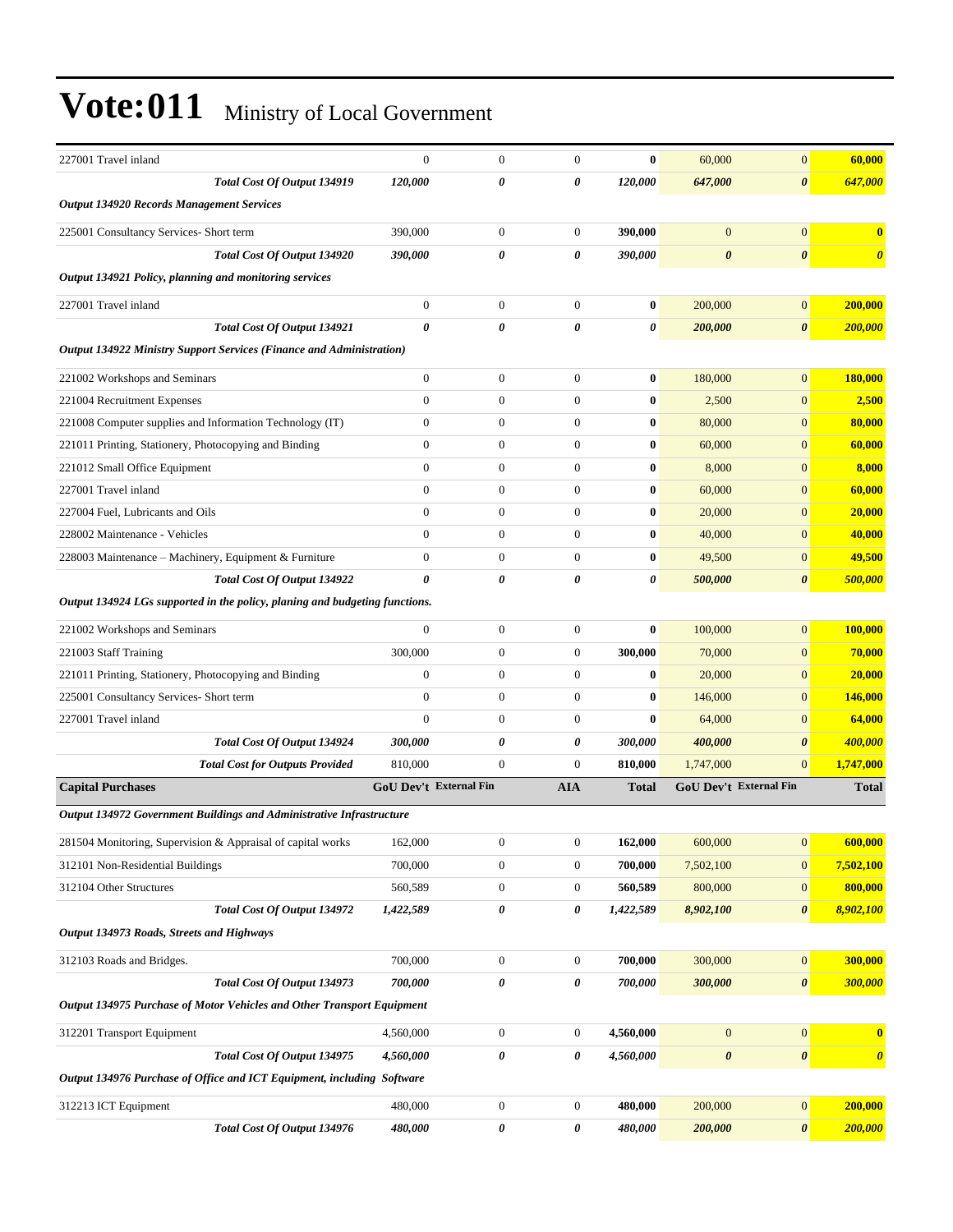#### *Output 134978 Purchase of Office and Residential Furniture and Fittings*

| 312203 Furniture & Fixtures                                 | 650,000    | $\mathbf{0}$        | $\Omega$       | 650,000      | 200,000    | $\mathbf{0}$          | 200,000      |
|-------------------------------------------------------------|------------|---------------------|----------------|--------------|------------|-----------------------|--------------|
| Total Cost Of Output 134978                                 | 650,000    | 0                   | 0              | 650,000      | 200,000    | $\boldsymbol{\theta}$ | 200,000      |
| Output 134979 Acquisition of Other Capital Assets           |            |                     |                |              |            |                       |              |
| 281504 Monitoring, Supervision & Appraisal of capital works | $\theta$   | $\mathbf{0}$        | $\overline{0}$ | $\bf{0}$     | 50,000     | $\overline{0}$        | 50,000       |
| 312101 Non-Residential Buildings                            | 5,000,000  | $\boldsymbol{0}$    | 0              | 5,000,000    | 5,000,000  | $\mathbf{0}$          | 5,000,000    |
| 312104 Other Structures                                     | $\theta$   | $\mathbf{0}$        | $\Omega$       | $\mathbf{0}$ | 300,000    | $\overline{0}$        | 300,000      |
| Total Cost Of Output 134979                                 | 5,000,000  | 0                   | 0              | 5,000,000    | 5,350,000  | $\boldsymbol{\theta}$ | 5,350,000    |
| <b>Total Cost for Capital Purchases</b>                     | 12,812,589 | $\mathbf{0}$        | $\overline{0}$ | 12,812,589   | 14,952,100 | $\overline{0}$        | 14,952,100   |
| <b>Total Cost for Project: 1307</b>                         | 13,622,589 | $\boldsymbol{0}$    | $\overline{0}$ | 13,622,589   | 16,699,100 | $\overline{0}$        | 16,699,100   |
| <b>Total Excluding Arrears</b>                              | 13,622,589 | $\mathbf{0}$        | $\overline{0}$ | 13,622,589   | 16,699,100 | $\overline{0}$        | 16,699,100   |
|                                                             | GoU        | <b>External Fin</b> | <b>AIA</b>     | <b>Total</b> | GoU        | <b>External Fin</b>   | <b>Total</b> |
| <b>Total Cost for Programme 49</b>                          | 31,645,927 | $\bf{0}$            | $\bf{0}$       | 31,645,927   | 36,179,458 | $\bf{0}$              | 36,179,458   |
| <b>Total Excluding Arrears</b>                              | 31,083,136 | $\mathbf{0}$        | 0              | 31,083,136   | 35,672,255 | $\overline{0}$        | 35,672,255   |
|                                                             | GoU        | <b>External Fin</b> | <b>AIA</b>     | <b>Total</b> | GoU        | <b>External Fin.</b>  | <b>Total</b> |
| <b>Grand Total for Vote 011</b>                             | 42,704,028 | 173,388,402         | 0              | 216,092,430  | 41,445,422 | 137,493,976           | 178,939,397  |
| <b>Total Excluding Arrears</b>                              | 38,101,136 | 173,388,402         | $\Omega$       | 211,489,538  | 40,938,218 | 137,493,976           | 178,432,194  |
|                                                             |            |                     |                |              |            |                       |              |